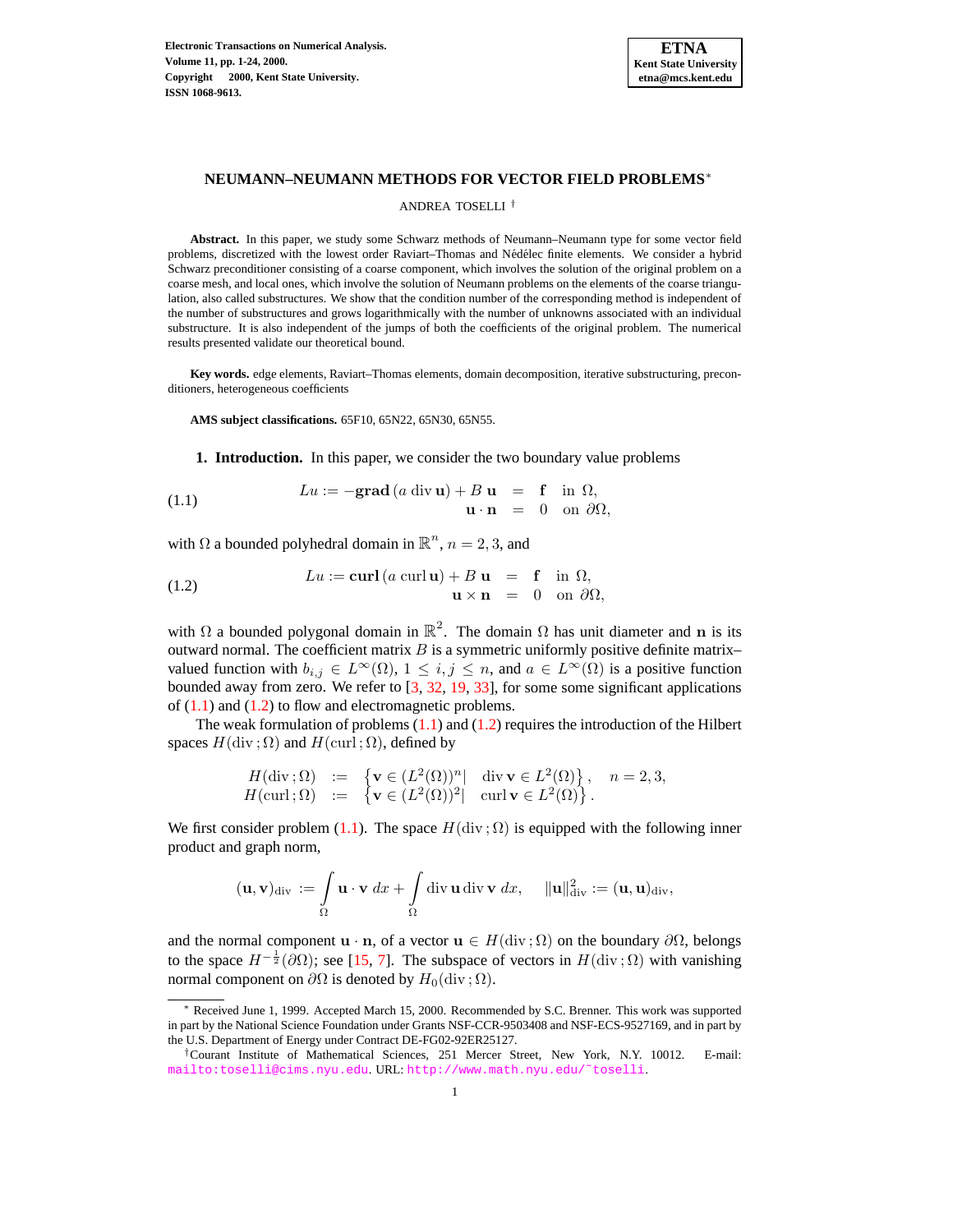If, for any  $\mathcal{D} \subset \Omega$ , we define the bilinear form

<span id="page-1-0"></span>(1.3) 
$$
a_{\mathcal{D}}(\mathbf{u}, \mathbf{v}) := \int_{\mathcal{D}} (a \operatorname{div} \mathbf{u} \operatorname{div} \mathbf{v} + B \mathbf{u} \cdot \mathbf{v}) dx, \quad \mathbf{u}, \mathbf{v} \in H(\operatorname{div}; \Omega),
$$

with

$$
a(\cdot,\cdot):=a_{\Omega}(\cdot,\cdot),
$$

in case  $\mathcal{D} = \Omega$ , the variational formulation of Equation [\(1.1\)](#page-0-0) is then: Find  $\mathbf{u} \in H_0(\text{div}; \Omega)$  such that

$$
a(\mathbf{u}, \mathbf{v}) = \int_{\Omega} \mathbf{f} \cdot \mathbf{v} \, dx, \quad \mathbf{v} \in H_0(\text{div}\,;\Omega).
$$

We associate an energy norm, defined by  $|| \cdot ||_a^2 := a(\cdot, \cdot)$ , to this bilinear form; our assumptions on the coefficients guarantee that this norm is equivalent to the graph norm.

In this paper, we introduce and analyze some Neumann–Neumann preconditioners for the solution of systems arising from the finite element approximation of  $(1.1)$  and  $(1.2)$ . An iterative substructuring method usually consists of local components, which involve the solution of local problems, related to a partition of the original domain  $\Omega$  into non–overlapping subdomains, called *substructures*. In order to obtain a condition number that is independent of the number of substructures, a coarse component can be added to the method, which typically involves the solution of a problem defined on a coarse space related to the partition into substructures. Depending on the particular method, the substructures can be the elements of a coarse mesh or arbitrary connected subsets of  $\Omega$ , consisting of unions of elements of the fine mesh. The lack of generous overlap results in bounds for the condition number that are not optimal, but which can be made independent of the jumps of the coefficients. In a Neumann–Neumann method, the degrees of freedom of the local spaces are related to the entire boundaries of the substructures; see  $[5, 9, 20, 21, 8, 12, 28, 10, 22, 31]$  $[5, 9, 20, 21, 8, 12, 28, 10, 22, 31]$  $[5, 9, 20, 21, 8, 12, 28, 10, 22, 31]$  $[5, 9, 20, 21, 8, 12, 28, 10, 22, 31]$  $[5, 9, 20, 21, 8, 12, 28, 10, 22, 31]$  $[5, 9, 20, 21, 8, 12, 28, 10, 22, 31]$  $[5, 9, 20, 21, 8, 12, 28, 10, 22, 31]$  $[5, 9, 20, 21, 8, 12, 28, 10, 22, 31]$  $[5, 9, 20, 21, 8, 12, 28, 10, 22, 31]$  $[5, 9, 20, 21, 8, 12, 28, 10, 22, 31]$  $[5, 9, 20, 21, 8, 12, 28, 10, 22, 31]$  $[5, 9, 20, 21, 8, 12, 28, 10, 22, 31]$  $[5, 9, 20, 21, 8, 12, 28, 10, 22, 31]$  $[5, 9, 20, 21, 8, 12, 28, 10, 22, 31]$  $[5, 9, 20, 21, 8, 12, 28, 10, 22, 31]$  $[5, 9, 20, 21, 8, 12, 28, 10, 22, 31]$  $[5, 9, 20, 21, 8, 12, 28, 10, 22, 31]$  $[5, 9, 20, 21, 8, 12, 28, 10, 22, 31]$  $[5, 9, 20, 21, 8, 12, 28, 10, 22, 31]$ . For an introduction to iterative substructuring methods, we refer to [\[31\]](#page-23-7) and to the references therein.

The study and analysis of preconditioners for Nédélec and Raviart–Thomas approximations is quite new. Extensive work has started only in the past three years, in order to extend classical Schwarz preconditioners to these vector problems. Two–level overlapping Schwarz preconditioners for  $H(\text{div}; \Omega)$  and  $H(\text{curl}; \Omega)$  were initially developed for two dimensions, in [\[3\]](#page-22-0), and then extended to three dimensions, in [\[32,](#page-23-0) [19\]](#page-23-1). Multigrid and multilevel methods were considered in  $[3, 2, 18, 17, 4, 19]$  $[3, 2, 18, 17, 4, 19]$  $[3, 2, 18, 17, 4, 19]$  $[3, 2, 18, 17, 4, 19]$  $[3, 2, 18, 17, 4, 19]$  $[3, 2, 18, 17, 4, 19]$  $[3, 2, 18, 17, 4, 19]$  $[3, 2, 18, 17, 4, 19]$  $[3, 2, 18, 17, 4, 19]$  $[3, 2, 18, 17, 4, 19]$  $[3, 2, 18, 17, 4, 19]$ , and iterative substructuring methods in  $[1, 34, 36]$  $[1, 34, 36]$  $[1, 34, 36]$  $[1, 34, 36]$  $[1, 34, 36]$ . We also mention  $[16, 13, 6, 23, 24, 8, 29, 30]$  $[16, 13, 6, 23, 24, 8, 29, 30]$  $[16, 13, 6, 23, 24, 8, 29, 30]$  $[16, 13, 6, 23, 24, 8, 29, 30]$  $[16, 13, 6, 23, 24, 8, 29, 30]$  $[16, 13, 6, 23, 24, 8, 29, 30]$  $[16, 13, 6, 23, 24, 8, 29, 30]$  $[16, 13, 6, 23, 24, 8, 29, 30]$  $[16, 13, 6, 23, 24, 8, 29, 30]$  $[16, 13, 6, 23, 24, 8, 29, 30]$  $[16, 13, 6, 23, 24, 8, 29, 30]$  $[16, 13, 6, 23, 24, 8, 29, 30]$  $[16, 13, 6, 23, 24, 8, 29, 30]$  $[16, 13, 6, 23, 24, 8, 29, 30]$  $[16, 13, 6, 23, 24, 8, 29, 30]$ , which report on a study of a class of two- and multi-level methods for mixed approximations of Poisson's equation.

An important element in the definition of a Neumann–Neumann method is a set of scaling functions defined on the boundaries of the substructures, which involve the values of the coefficients of the partial differential equation. The use of these functions can ensure that the condition number of the corresponding preconditioned system be independent of the jumps of the coefficients across the substructures. Here, we propose a set of scaling functions, which involve only the values of one coefficient in  $(1.1)$  and  $(1.2)$ . An important feature of our method is that it is independent of jumps of *both* coefficients. We know of no previous work on a Neumann–Neumann method for the vector problems  $(1.1)$  and  $(1.2)$ , or no previous theoretical study of a Neumann–Neumann method for the case where more than one coefficient has jumps. Our original analysis is contained in [\[33\]](#page-23-2).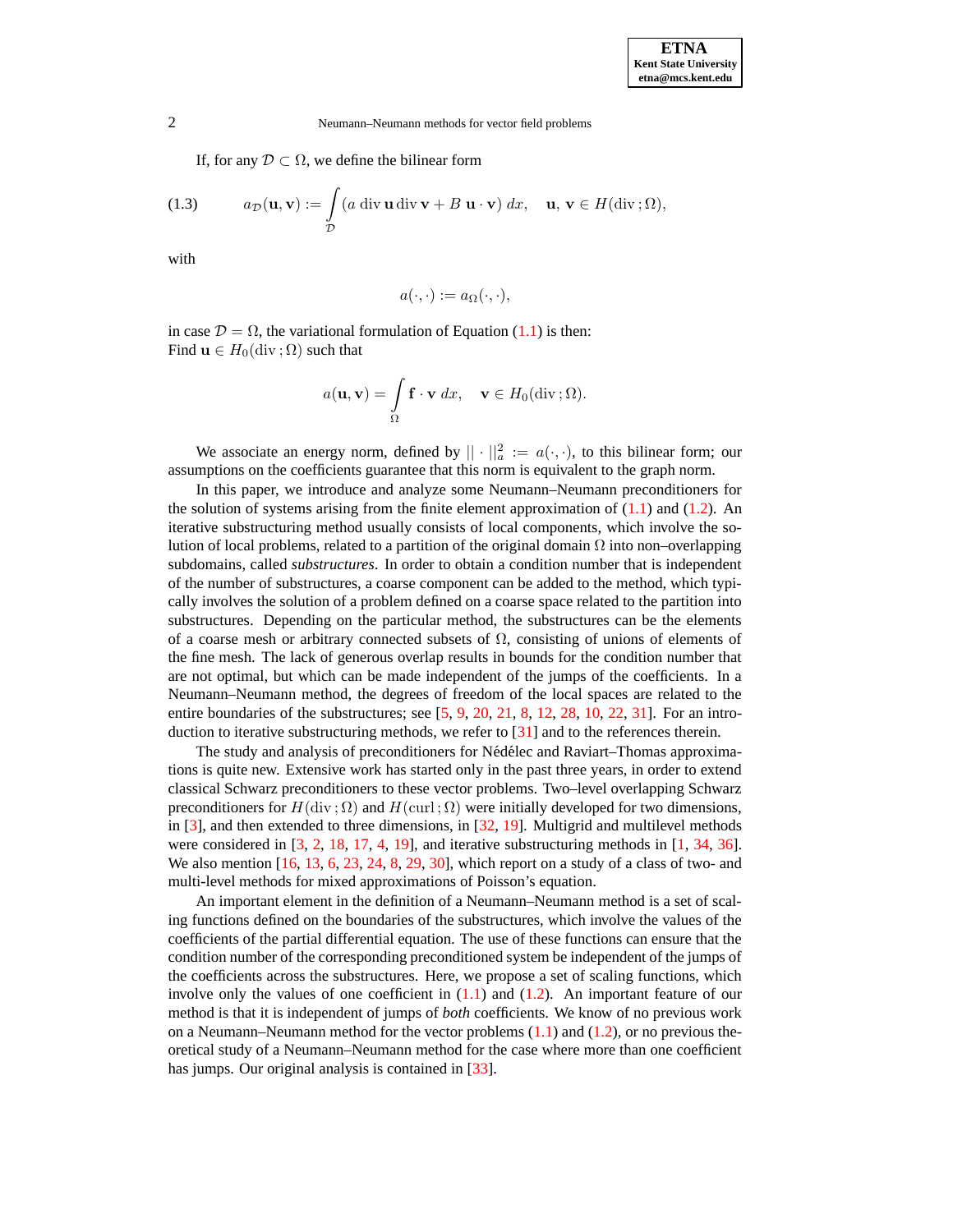We only consider problem  $(1.1)$ , in full detail. For problem  $(1.2)$  in two dimensions, the associated bilinear form is

$$
\int_{\mathcal{D}} (a \operatorname{curl} \mathbf{u} \operatorname{curl} \mathbf{v} + B \mathbf{u} \cdot \mathbf{v}) dx, \quad \mathbf{u}, \mathbf{v} \in H(\operatorname{curl}; \Omega),
$$

and the result follows from that of [\(1.1\)](#page-0-0) and the observation that the functions in  $H(\text{curl };\Omega)$ are obtained from those in  $H(\text{div}; \Omega)$  by a rotation of ninety degrees; see [\[15,](#page-22-1) Rem. 2.3, P. 35]. To our knowledge, the case of  $H(\text{curl}; \Omega)$  in three dimensions remains to be studied almost completely. We know of only one study of a two–subdomain iterative substructuring method for a problem in  $H(\text{curl };\Omega)$  in three dimensions; see [\[1\]](#page-22-10). We also remark that, in this paper, we only consider Dirichlet boundary conditions, in full detail, but that the generalization to the case of Neumann or Robin conditions is straightforward.

The outline of the paper is as follows: In Section 2, we state some additional properties of the space  $H(\text{div}; \Omega)$  and describe the Raviart–Thomas finite element spaces together with some trace spaces. In Section 3, we consider the discrete problem and its Schur complement formulation, while in Section 4, we introduce our algorithm. In Section 5, we recall some technical results, which we need in Section 6, for the proof of our main result. After discussing some implementation issues, in Section 7, we present some numerical results in Section 8, in order to validate our analysis.

<span id="page-2-0"></span>**2. Continuous** and **discrete** spaces. In addition to  $H(\text{div} : \Omega)$ , we also use some standard Sobolev spaces. Given a bounded open Lipschitz domain  $\mathcal{D} \subset \mathbb{R}^n$ , with boundary  $\partial \mathcal{D}$ , let  $\|\cdot\|_{0;\mathcal{D}}$  denote the  $L_2$ –norm and  $|\cdot|_{s;\mathcal{D}}$  the semi–norm of the Sobolev space  $H^s(\mathcal{D}), s > 0$ . In case that  $\mathcal{D} = \Omega$ , we drop the reference to the region. Throughout, we work with scaled norms for the spaces  $H^s(\mathcal{D})$ ,  $s > 0$ . We define

$$
\|u\|_{1;\mathcal{D}}^2:=|u|_{1;\mathcal{D}}^2+\frac{1}{H_{\mathcal{D}}^2}\|u\|_{0;\mathcal{D}}^2,
$$

and

$$
||u||_{\frac{1}{2};\partial \mathcal{D}}^2 := |u|_{\frac{1}{2};\partial \mathcal{D}}^2 + \frac{1}{H_{\mathcal{D}}} ||u||_{0;\partial \mathcal{D}}^2.
$$

Here and in the following, given a generic subset  $D$  of  $\mathbb{R}^n$ , we denote its diameter by  $H_{\mathcal{D}}$ . These scaled norms are obtained from the standard definition of the Sobolev norms on a region with diameter one and a dilation, and dropping, possibly, common multiplicative factors; see, e.g., [\[31\]](#page-23-7).

As already mentioned, the normal component of any vector field  $\mathbf{u} \in H(\text{div}; \mathcal{D})$  belongs to  $H^{-\frac{1}{2}}(\partial \mathcal{D})$ , and the corresponding trace operator is continuous and surjective; see [\[15,](#page-22-1) [7\]](#page-22-2). Here,  $H^{-\frac{1}{2}}(\partial \mathcal{D})$  is equipped with the norm

(2.1) 
$$
||\mathbf{u} \cdot \mathbf{n}||_{-\frac{1}{2};\partial \mathcal{D}} := \sup_{\substack{\phi \in H^{\frac{1}{2}}(\partial \mathcal{D}) \\ \phi \neq 0}} \frac{\langle \mathbf{u} \cdot \mathbf{n}, \phi \rangle}{||\phi||_{\frac{1}{2};\partial \mathcal{D}}},
$$

where  $\langle \cdot, \cdot \rangle$  represents the duality pairing between  $H^{-\frac{1}{2}}(\partial \mathcal{D})$  and  $H^{\frac{1}{2}}(\partial \mathcal{D})$ . The following inequality holds

<span id="page-2-1"></span>(2.2) 
$$
\|\mathbf{u} \cdot \mathbf{n}\|_{-\frac{1}{2};\partial \mathcal{D}}^2 \leq C \left( ||\mathbf{u}||_{0;\mathcal{D}}^2 + H_{\mathcal{D}}^2 ||\text{div} \,\mathbf{u}||_{0;\mathcal{D}}^2 \right),
$$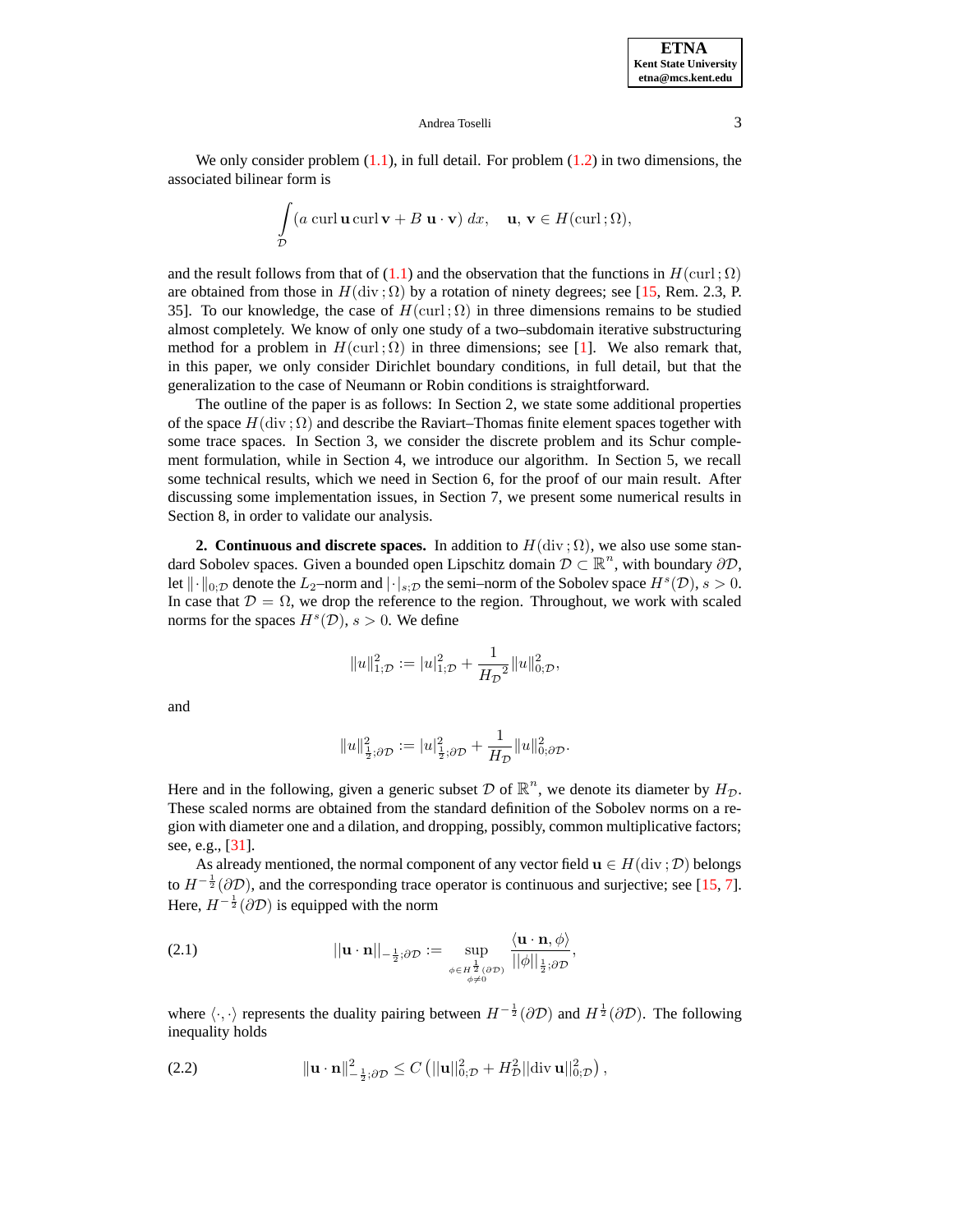with a constant  $C$  that is independent of  $H<sub>D</sub>$ . The scaling factor is obtained by dilation from a region of unit diameter. From now on, we denote by  $C$  a positive generic constant, uniformly bounded from above, and by  $c$  a positive generic constant uniformly bounded away from zero.

We now introduce some finite element spaces. Let  $\mathcal{T}_H$  be a shape–regular triangulation of  $\Omega$ , of maximum diameter H, consisting of triangles or rectangles, for  $n = 2$ , and of tetrahedra or parallelepipeds, for  $n = 3$ . Let also  $\mathcal{T}_h$  be a *shape–regular* and *quasi–uniform* triangulation, with characteristic diameter h, obtained by refining the elements of  $\mathcal{T}_H$ , in such a way that  $\mathcal{T}_h$  is conforming in  $\Omega$ . A generic element of  $\mathcal{T}_h$  and  $\mathcal{T}_H$  is denoted by t and T, respectively. For  $n = 3$ , the sets of faces of the triangulations  $T_h$  and  $T_H$ , are denoted by  $\mathcal{F}_h$  and  $\mathcal{F}_H$ , respectively. For  $n = 2$ , the sets of edges of the triangulations  $\mathcal{T}_h$  and  $\mathcal{T}_H$ , are also denoted by  $\mathcal{F}_h$  and  $\mathcal{F}_H$ , respectively. A generic face (or edge, for  $n = 2$ ) is denoted by f or F. In the following, we refer to the elements in  $\mathcal{F}_h$  and  $\mathcal{F}_H$  as *faces*, both for  $n = 2$ and  $n = 3$ . The elements of the coarse triangulation are called substructures. We define the interface  $\Gamma$  as the union of the parts of the boundaries of the substructures that do not belong to  $\partial\Omega$ ,

<span id="page-3-0"></span>(2.3) 
$$
\Gamma := \bigcup_{T \in \mathcal{T}_H} \partial T \setminus \partial \Omega.
$$

We also suppose that the coefficients  $a$  and  $B$  are constant on each substructure  $T$  and equal to  $a_T$  and  $B_T$ , respectively. They may have arbitrary jumps across the interface. In addition, the matrices  ${B_T}$  satisfy

<span id="page-3-1"></span>(2.4) 
$$
\beta_T \eta^T \eta \leq \eta^T B_T \eta \leq \gamma_T \eta^T \eta, \quad \forall \eta \in \mathbb{R}^n,
$$

where  $\beta_T$  and  $\gamma_T$  are positive constants, which can depend on the substructure T.

In the following, we only consider, in full detail, triangulations based on rectangles and parallelepipeds, but our results are equally valid for finite element spaces built on triangles and tetrahedra. Much of the analysis is carried out on a square or cubic substructure divided into square or cubic elements, but the results remain equally valid if the elements and substructures are images of a reference square or cube under sufficiently benign mappings, which effectively means that their aspect ratios have to remain uniformly bounded. We remark that our analysis is carried out locally for one substructure at a time. We can therefore interpret the factor  $H/h$ , which appears in our estimates, as

$$
\max_{T \in \mathcal{T}_H} \max_{\substack{t \in \mathcal{T}_h \\ t \subset T}} \frac{H_T}{H_t}.
$$

We first consider the lowest order Raviart–Thomas elements defined on the fine mesh,

$$
X_h = X_h(\Omega) := \left\{ \mathbf{u} \in H(\text{div}\,;\Omega) | \mathbf{u}_{|_t} \in \mathcal{RT}(t), t \in \mathcal{T}_h \right\},\
$$

where the local space, for a rectangle or a cube with sides parallel to the coordinate axes, is given by

$$
\mathcal{RT}(t) := \{ \mathbf{u} | u_i = \alpha_i + \beta_i x_i, \ i = 1, \cdots, n \};
$$

see [\[25,](#page-23-16) [7\]](#page-22-2). Here, the *i*-th component of the vector **u** is denoted by  $u_i$ , and **x** is the position vector. The normal components over the faces (four, if  $n = 2$ , six, if  $n = 3$ ) of t are constant and the local degrees of freedom in  $\mathcal{RT}(t)$  can be taken as the averages of the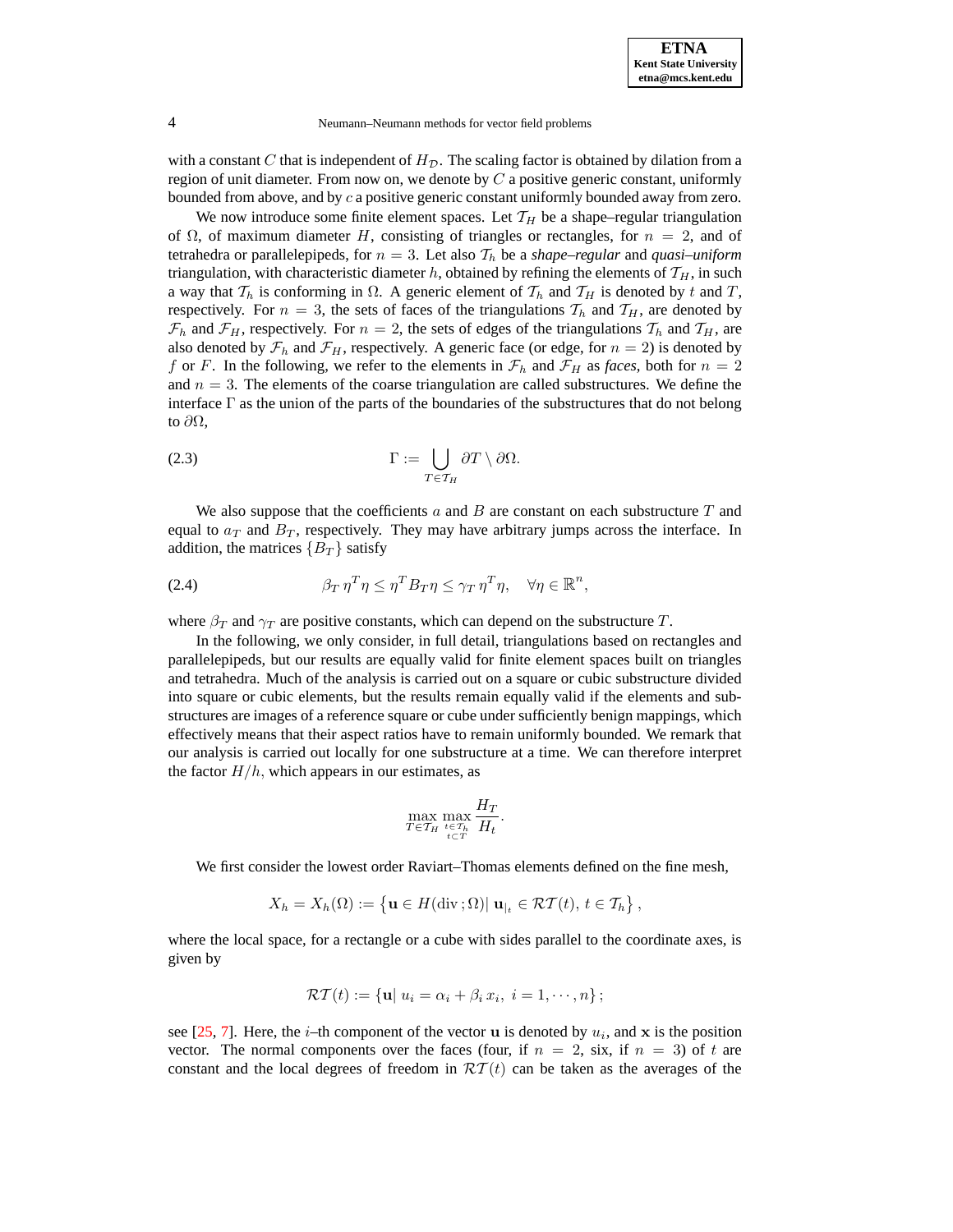normal components over the faces. The global degrees of freedom are the averages of the normal component over the faces in  $\mathcal{F}_h$ :

(2.5) 
$$
\lambda_f(\mathbf{u}) := \frac{1}{|f|} \int\limits_f \mathbf{u} \cdot \mathbf{n} \, ds, \quad f \in \mathcal{F}_h.
$$

Here  $|f|$  is the area of the face f and the direction of the normal can be fixed arbitrarily for each face.

As in the case of nodal elements, the  $L^2$ -norm of a vector  $\mathbf{u} \in \mathcal{RT}(t)$  can be bounded from above and below by means of its degrees of freedom

<span id="page-4-0"></span>
$$
(2.6) \t c \sum_{f \subset \partial t} \left( H_f^{n/2} \lambda_f(\mathbf{u}) \right)^2 \leq \|\mathbf{u}\|_{0,t}^2 \leq C \sum_{f \subset \partial t} \left( H_f^{n/2} \lambda_f(\mathbf{u}) \right)^2,
$$

where the constants  $c$  and  $C$  only depend on the aspect ratio of the element  $t$ . The proof given for nodal elements in [\[26,](#page-23-17) Prop. 6.3.1] can easily be adapted to the present case.

We also need the finite element space conforming in  $H_0(\text{div }; \Omega)$ ,

$$
X_{0,h} = X_{0,h}(\Omega) := X_h(\Omega) \cap H_0(\text{div}\,;\Omega),
$$

the corresponding space defined on the coarse triangulation  $T_H$ ,

$$
X_{0;H} = X_{0;H}(\Omega) := \left\{ \mathbf{u} \in H_0(\text{div}\,;\Omega) | \mathbf{u}_{|_T} \in \mathcal{RT}(T), \ T \in \mathcal{T}_H \right\},
$$

and the local spaces defined on a generic substructure T,

$$
X_h(T) := \left\{ \mathbf{u} \in H(\text{div}\,;T) | \mathbf{u}_{|_t} \in \mathcal{RT}(t), t \in \mathcal{T}_h, t \subset T \right\},
$$
  

$$
X_{0,h}(T) := X_h(T) \cap H_0(\text{div}\,;T).
$$

For  $n = 2$ , the Nédélec finite element spaces, conforming in  $H(\text{curl };\Omega)$ , are obtained from the Raviart–Thomas spaces by a rotation of ninety degrees; see [\[25,](#page-23-16) [7\]](#page-22-2).

We now define some finite element spaces on the boundaries of the substructures. Given a substructure T, define  $S_H(\partial T)$  as the space of functions which are constant on each coarse face  $F \subset \partial T$ 

$$
S_H(\partial T) := \{ \psi : \partial T \to \mathbb{R} \mid \psi_{|_F} \text{ constant, } F \in \mathcal{F}_H, F \subset \partial T \};
$$

its dimension is four, for  $n = 2$ , and six, for  $n = 3$ . We also define  $S_h(\partial T)$  as the space of functions that are constant on each fine face  $f \in \mathcal{F}_h$ ,  $f \subset \partial T$ 

$$
S_h(\partial T) := \{ \psi : \partial T \to \mathbb{R} \mid \psi_{|_f} \text{ constant, } f \in \mathcal{F}_h, f \subset \partial T \},
$$

and its subspace  $S_{0,h}(\partial T)$ , of functions that have mean value zero on  $\partial T$ 

$$
S_{0,h}(\partial T) := \left\{ \psi \in S_h(\partial T) \mid \int_{\partial T} \psi ds = 0 \right\}.
$$

It is immediate to check that  $S_h(\partial T)$  is the space of normal traces on  $\partial T$  of vectors in  $X_h(T)$ . Finally let  $S_h(\Gamma)$  be the global space of piecewise constant functions on Γ, such that their restriction to the boundary of a substructure T belongs to  $S_h(\partial T)$ 

$$
S_h(\Gamma) := \{ \psi : \Gamma \to \mathbb{R} \mid \psi_{|_{\partial T}} \in S_h(\partial T), T \subset \mathcal{T}_H \}.
$$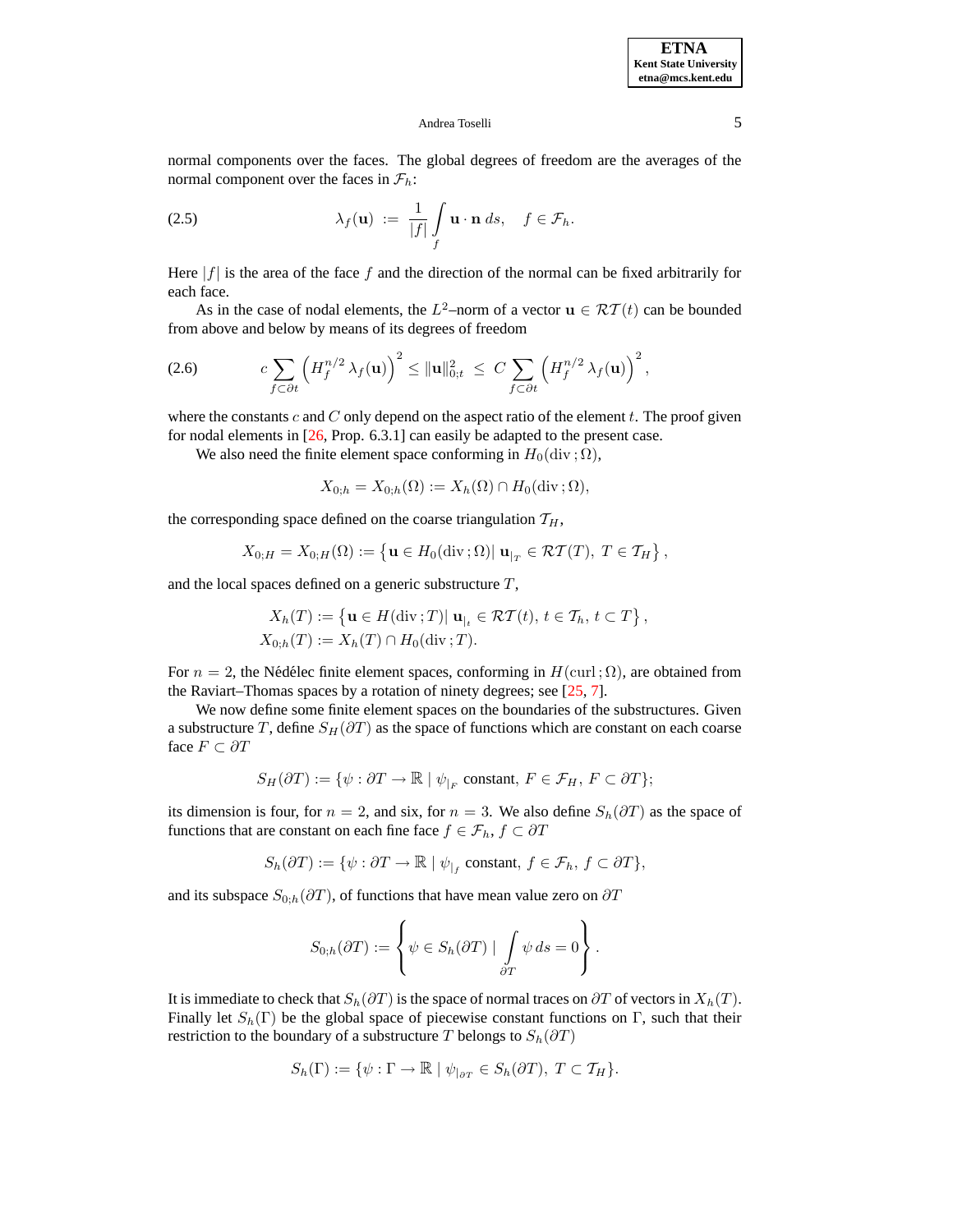We now define some extension and interpolation operators. For each substructure  $T$  and each function  $\psi \in S_h(\partial T)$ , the discrete "harmonic" extension operator

$$
\mathcal{H}_T: S_h(\partial T) \longrightarrow X_h(T),
$$

is the vector  $\mathbf{u} := \mathcal{H}_T \psi$  which satisfies

<span id="page-5-0"></span>(2.7)  $a_T(\mathbf{u}, \mathbf{v}) = 0, \quad \mathbf{v} \in X_{0:h}(T),$ 

$$
\mathbf{u} \cdot \mathbf{n}|_{\partial T} = \psi.
$$

The corresponding global operator

$$
\mathcal{H}:S_h(\Gamma)\longrightarrow X_{0;h},
$$

satisfies

(2.9) 
$$
a(\mathcal{H}\psi,\mathbf{v})=0, \quad \mathbf{v}\in X_{0,h}(T), \quad T\in\mathcal{T}_H,
$$

$$
(2.10) \t\t\t\t\t\mathcal{H}\psi \cdot \mathbf{n}|_{\Gamma} = \psi.
$$

or, equivalently,

$$
\left(\mathcal{H}\psi\right)_{|_{T}}=\mathcal{H}_{T}\left(\psi_{|\partial T}\right).
$$

The space of discrete harmonic extensions on the substructures is denoted by  $\widetilde{X}_{0:h} \subset X_{0:h}$ , and  $\mathbf{u} \in \widetilde{X}_{0,h}$  if and only if  $\mathbf{u}$  verifies [\(2.7\)](#page-5-0).

We also need the space of the coarse discrete harmonic extensions,  $\widetilde{X}_{0;H} \subset \widetilde{X}_{0;h}$ :  $\widetilde{X}_{0;H}$  is the space of discrete harmonic functions, the normal component of which is constant on each coarse face  $F \in \mathcal{F}_H$ , i.e.,  $\mathbf{u} \in \widetilde{X}_{0;H}$  if and only if

$$
\mathbf{u} \cdot \mathbf{n}|_{\partial T} \in S_H(\partial T), \quad T \in \mathcal{T}_H.
$$

We remark that the functions in the spaces  $X_{0;H}$  and  $\widetilde{X}_{0;H}$  have the same normal traces on the boundaries of the substructures.

The interpolation operator  $\rho_H$  onto the coarse space  $X_{0:H}$ ,

$$
\rho_H: X_{0;h} \longrightarrow X_{0;H},
$$

is defined in terms of the degrees of freedom of the coarse space

<span id="page-5-1"></span>(2.11) 
$$
\lambda_F(\rho_H \mathbf{u}) := \frac{1}{|F|} \int\limits_F \mathbf{n} \cdot \mathbf{u} \, ds, \quad F \in \mathcal{F}_H.
$$

In a similar fashion, the degrees of freedom [\(2.11\)](#page-5-1) define a unique interpolation operator  $\Pi_H$ 

$$
\Pi_H: X_{0,h} \longrightarrow X_{0,H}.
$$

 $\sim$ 

Here, for any vector  $\mathbf{u} \in X_{0,h}$ ,  $\Pi_H \mathbf{u}$  is the unique function in  $\widetilde{X}_{0,h}$ , such that

$$
(\Pi_H \mathbf{u}) \cdot \mathbf{n}|_{\partial T} = (\rho_H \mathbf{u}) \cdot \mathbf{n}|_{\partial T}, \quad T \in \mathcal{T}_H.
$$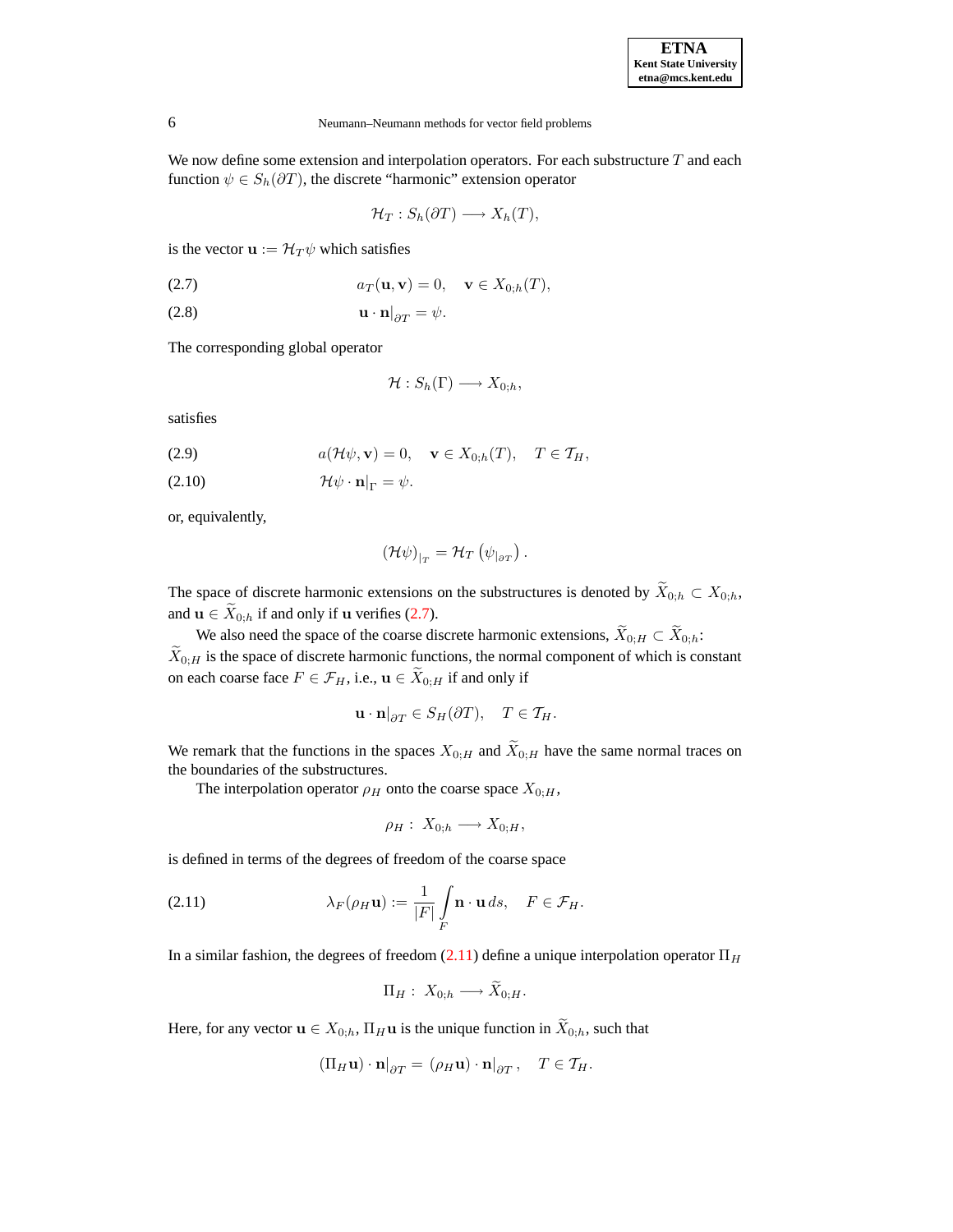**3. Discrete problem and Schur complement system.** We consider the approximate problem: Find  $\mathbf{u} \in X_{0,h}$  such that

<span id="page-6-0"></span>(3.1) 
$$
a(\mathbf{u}, \mathbf{v}) = (\mathbf{f}, \mathbf{v}) \quad \forall \mathbf{v} \in X_{0; h},
$$

where  $f \in L^2(\Omega)^n$ . The generalization to the case of the  $X_h(\Omega)$  (Neumann boundary conditions) does not present any particular difficulty. In particular, we remark that if Neumann conditions are considered on some part of the boundary  $\partial \Omega_N \subset \partial \Omega$ ,  $\partial \Omega_N$  has to be added to  $\Gamma$ ; see definition [\(2.3\)](#page-3-0) and, e.g., [\[12\]](#page-22-6).

We now introduce a Schur complement formulation of problem  $(3.1)$ . We refer to [\[31,](#page-23-7) Ch. 4] for a general discussion of Schur complement methods, and to Section [7](#page-18-0) for some implementation issues.

Let  $T_i$  be a substructure. Let A and  $A^{(i)}$  be the matrices of the bilinear forms  $a(\cdot, \cdot)$  and  $a_{T_i}(\cdot, \cdot)$ . The variational problem [\(3.1\)](#page-6-0) can then be written as a linear system

$$
AU=F,
$$

where U is a column vector containing the degrees of freedom of u. The local matrices  $A^{(i)}$ can be represented as

$$
\left[\begin{array}{cc} A_{II}^{(i)} & A_{IB}^{(i)} \\ A_{BI}^{(i)} & A_{BB}^{(i)} \end{array}\right],
$$

where we divide the local vectors  $U^{(i)}$  into two subvectors,  $U_I^{(i)}$  $U_B^{(i)}$  and  $U_B^{(i)}$ , of degrees of freedom corresponding to faces inside  $T_i$  and on  $\partial T_i$ , respectively.

Since the variables interior to the substructures are associated with only one substructure, they can be eliminated in parallel across the substructures, using a direct method, and the reduced system

<span id="page-6-1"></span>
$$
(3.2) \t SU_B = G,
$$

only involves the variables corresponding to the degrees of freedom on the interface Γ. Once the solution  $U_B$  of [\(3.2\)](#page-6-1) is found, the local values  $U_I^{(i)}$  $I_I^{(i)}$  of the solution can be obtained by solving one local problem for each subdomain.

<span id="page-6-4"></span>The local Schur complements are

(3.3) 
$$
S^{(i)} := A_{BB}^{(i)} - A_{BI}^{(i)} \left( A_{II}^{(i)} \right)^{-1} A_{IB}^{(i)}.
$$

Let  $\tilde{R}_i$  be the restriction matrix, such that  $\tilde{R}_i U_B$  contains the coefficients relative to the degrees of freedom on  $\partial T_i$ . The global Schur complement and the vector G can then be obtained by subassembling local contributions:

<span id="page-6-3"></span>
$$
(3.4) \t\t S = \sum_{T_i \in \mathcal{T}_H} \tilde{R}_i^T S^{(i)} \tilde{R}_i,
$$

(3.5) 
$$
G = F_B - \sum_{T_i \in \mathcal{T}_H} \tilde{R}_i^T A_{BI}^{(i)} \left( A_{II}^{(i)} \right)^{-1} F_I^{(i)}.
$$

For a substructure  $T_i$  and a vector  $U_B^{(i)}$ , it immediately follows that

<span id="page-6-2"></span>(3.6) 
$$
U_B^{(i)}^T S^{(i)} U_B^{(i)} = \min_{V_B^{(i)} = U_B^{(i)}} V^{(i)}^T A^{(i)} V^{(i)},
$$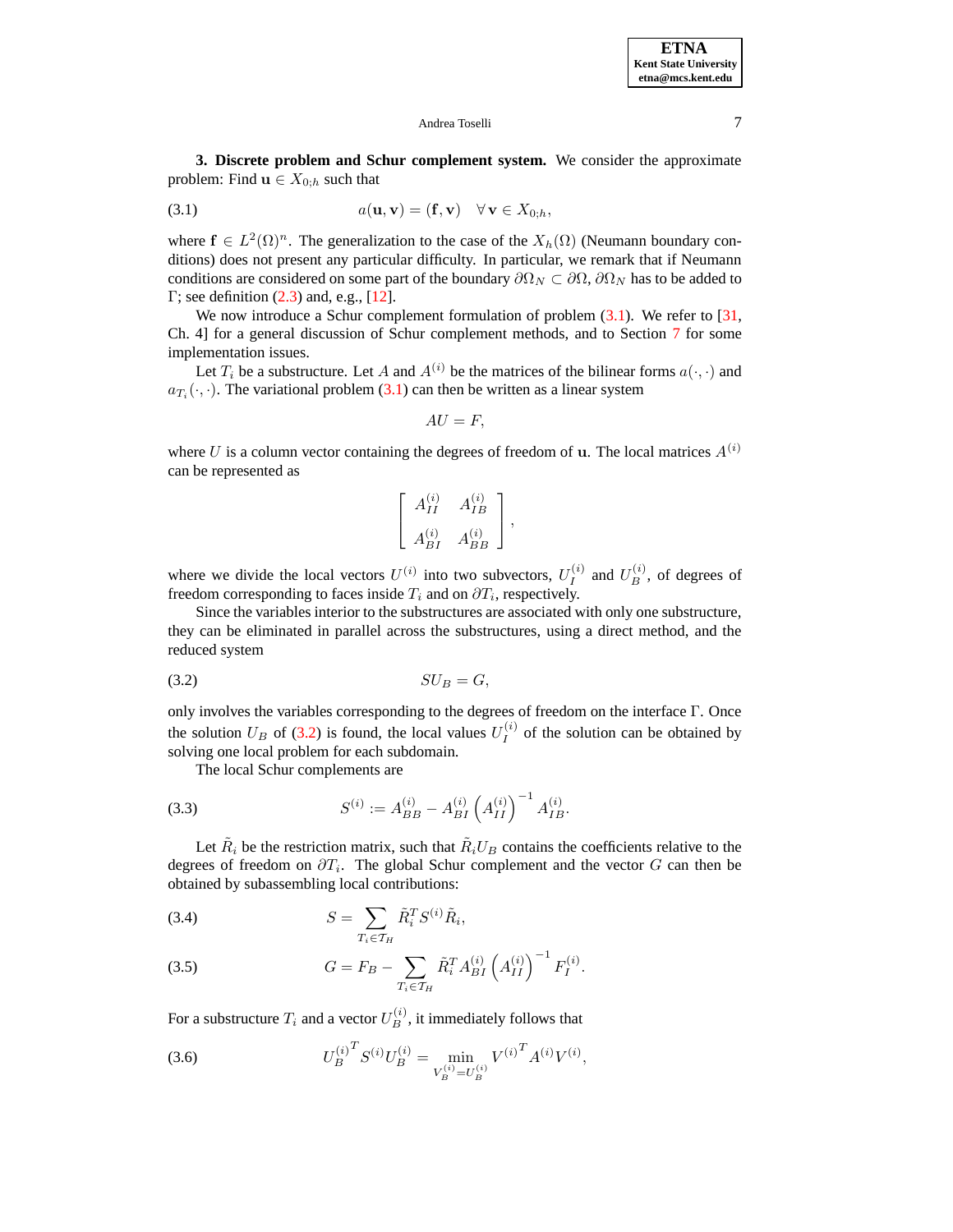and that the minimum is obtained for the vector  $U^{(i)}$  that satisfies

<span id="page-7-0"></span>(3.7) 
$$
A_{II}^{(i)}U_{II}^{(i)} + A_{IB}^{(i)}U_{B}^{(i)} = 0.
$$

We recall that, if  $U^{(i)}$  are the degrees of freedom of a local vector  $\mathbf{u}$ , [\(3.7\)](#page-7-0) is equivalent to [\(2.7\)](#page-5-0), and, consequently, [\(3.7\)](#page-7-0) defines the discrete harmonic functions.

Since the degrees of freedom  $U_B^{(i)}$  of a local function  $\mathbf{u}\in X_h(T_i)$  are the normal components  $\mathbf{u} \cdot \mathbf{n}_{|f}$ , on the fine faces f contained in the boundary  $\partial T_i$ , and  $\mathbf{u} \cdot \mathbf{n}$  belongs to  $S_h(\partial T_i)$ , the column vector  $\Psi^{(i)} := U_B^{(i)}$  determines a unique function  $\psi \in S_h(\partial T_i)$ . For  $\psi$  and  $\phi$  in  $S_h(\partial T_i)$ , the following local bilinear form is then well–defined

$$
s_{T_i}(\psi, \phi) := \Psi^{(i)^T} S^{(i)} \Phi^{(i)}.
$$

In the same way, a vector  $\Psi = U_B$ , of degrees of freedom on Γ, uniquely determines a function  $\psi \in S_h(\Gamma)$ , and, for  $\psi$  and  $\phi$  in  $S_h(\Gamma)$ , we can define the global bilinear form

$$
s(\psi, \phi) := \sum_{T_i \in \mathcal{T}_H} {\Psi^{(i)}}^T S^{(i)} \Phi^{(i)},
$$

where  $\Psi^{(i)}$  and  $\Phi^{(i)}$  are the subvectors of  $\Psi$  and  $\Phi$ , respectively, containing the entries relative to  $\partial T_i$ .

With these definitions, [\(3.6\)](#page-6-2) and [\(3.7\)](#page-7-0) give, for  $\psi \in S_h(\partial T_i)$ ,

<span id="page-7-1"></span>(3.8) 
$$
s_{T_i}(\psi, \psi) = \min_{\substack{\mathbf{u} \in X_h(T_i) \\ \mathbf{u} \cdot \mathbf{n} = \psi}} a_{T_i}(\mathbf{u}, \mathbf{u}) = a_{T_i}(\mathcal{H}_{T_i}\psi, \mathcal{H}_{T_i}\psi),
$$

and, for  $\psi \in S_h(\Gamma)$ ,

<span id="page-7-2"></span>
$$
(3.9) \qquad s(\psi,\psi)=\min_{\substack{\mathbf{u}\in X_{0;h}\\ \mathbf{u}\cdot\mathbf{n}=\psi}}a(\mathbf{u},\mathbf{u})=a(\mathcal{H}\psi,\mathcal{H}\psi)=\sum_{T_i\in\mathcal{T}_H}a_{T_i}(\mathcal{H}_{T_i}\psi^{(i)},\mathcal{H}_{T_i}\psi^{(i)}),
$$

where  $\psi^{(i)} = \psi_{|\partial T_i}$ . In [\(3.8\)](#page-7-1) and [\(3.9\)](#page-7-2), the normal component  $\mathbf{u} \cdot \mathbf{n}$  is taken on  $\partial T_i$  and  $\Gamma$ , respectively.

<span id="page-7-3"></span>Finally, the variational formulation of [\(3.2\)](#page-6-1) can be given as: Find  $\psi \in S_h(\Gamma)$ , such that,

(3.10) 
$$
s(\psi, \phi) = \int\limits_{\Gamma} g \psi ds, \quad \psi \in S_h(\Gamma),
$$

<span id="page-7-4"></span>where  $g \in S_h(\Gamma)$  is the normal trace determined by the degrees of freedom G.

**4. Description of the algorithms.** In this section, we build a Schwarz preconditioner for the Schur complement system [\(3.2\)](#page-6-1), corresponding to the variational problem [\(3.10\)](#page-7-3). Be-cause of [\(3.9\)](#page-7-2), instead of working with functions in  $S_h(\Gamma)$  and the bilinear form  $s(\cdot, \cdot)$ , we can work with the space of discrete harmonic extensions  $X_{0,h}$  and the original bilinear form  $a(\cdot, \cdot)$ . We refer to [\[11,](#page-22-14) [31,](#page-23-7) [35,](#page-23-18) [27\]](#page-23-19) and to the references therein, for an introduction and discussion of Schwarz methods.

An important element in the definition of a Neumann–Neumann method is a set of scaling functions defined on the boundaries of the substructures, which involve the values of the coefficients of the partial differential equation. The use of these functions can ensure that the condition number of the corresponding preconditioned system be independent of the jumps of the coefficients across Γ; see [\[5,](#page-22-3) [9,](#page-22-4) [20,](#page-23-3) [21,](#page-23-4) [8,](#page-22-5) [12,](#page-22-6) [28,](#page-23-5) [10,](#page-22-7) [22,](#page-23-6) [31\]](#page-23-7). Here, we propose a set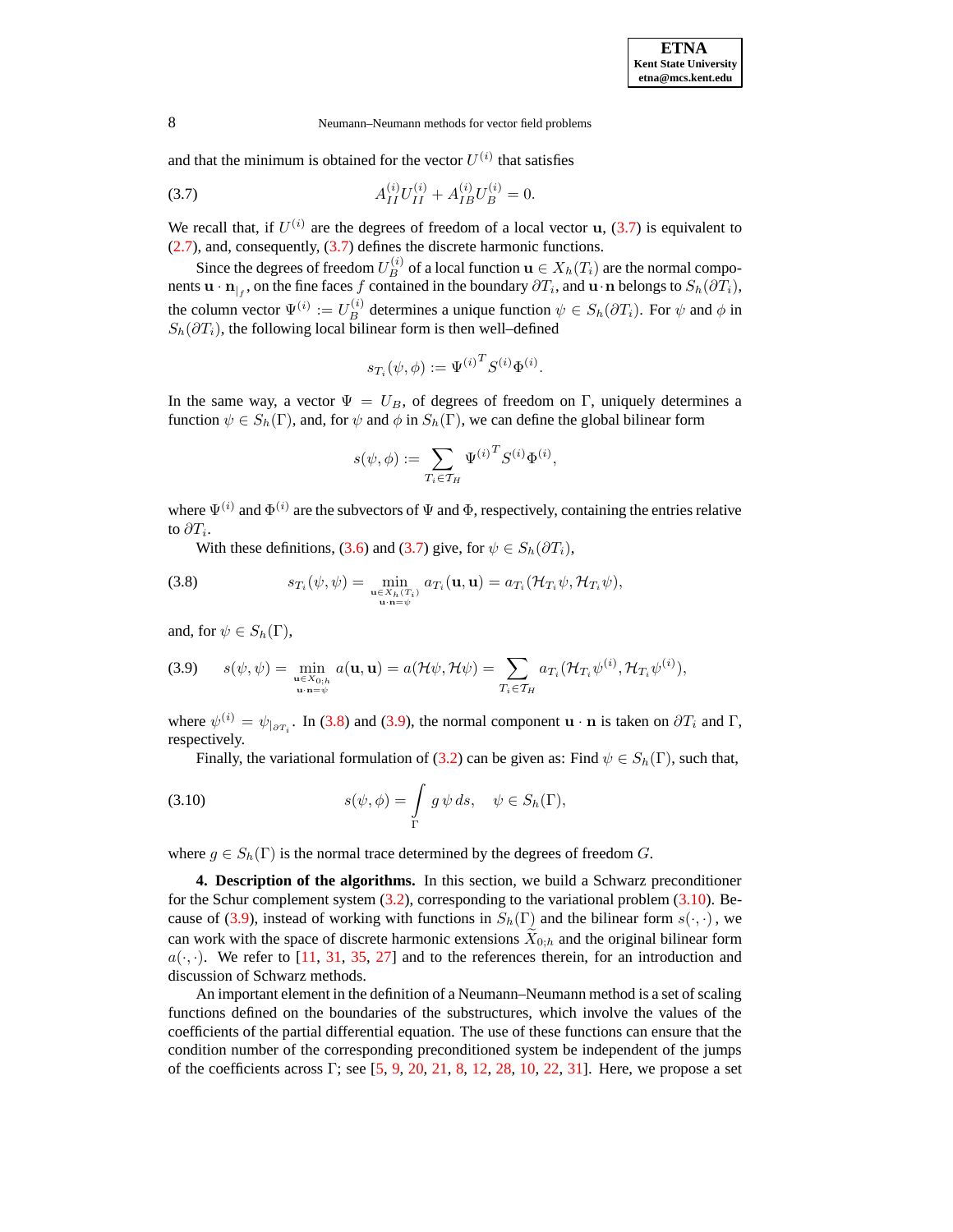of scaling functions, which involve only the values of one coefficient of  $(1.3)$ . An important feature of our method is that it is independent of jumps of both coefficients a and B in  $(1.3)$ . This is due to the particular divergence–free extension employed in the proof of Lemma [6.2;](#page-12-0) see Lemma [5.2.](#page-10-0) Because of the nature of the degrees of freedom in  $X_{0:h}$ , our scaling functions are particularly simple, compared to those for problems in  $H^1(\Omega)$ .

Following [\[28,](#page-23-5) [29\]](#page-23-14), our family of scaling functions depend on a parameter

$$
\delta \ge 1/2.
$$

Let T be a substructure. We define a piecewise constant function  $\mu_T \in S_h(\partial T)$  by

<span id="page-8-0"></span>(4.2) 
$$
\mu_{T|_f} \equiv \frac{\sum_{D} \gamma_D^{\delta}}{\gamma_T^{\delta}}, \quad f \in \mathcal{F}_h, \quad f \subset \partial T,
$$

where  $\gamma_D$  and  $\gamma_T$  are the largest eigenvalues of the coefficient matrices  $B_D$  and  $B_T$ , respectively, as in  $(2.4)$ , and the sum is taken over the substructures that share the face f. We remark that if the coefficient matrix B is constant,  $\mu_{T}|_f$  is the total number of subdomains to which f belongs. In addition, due to the nature of the degrees of freedom in  $X_{0,h}$ , the sum in [\(4.2\)](#page-8-0) always has just two terms, and the function  $\mu_T$  belongs to the subspace  $S_H(\partial T)$ , of piecewise constant functions on the coarse faces  $F \subset \partial T$ . We also need the corresponding function in  $S_h(\Gamma)$ , still denoted by  $\mu_T$ , obtained from  $\mu_T$  by extending it by zero to all of Γ. Given two substructures T and D that have a common face  $\overline{F} = \overline{T} \cap \overline{D}$ , we also use the notation

$$
\mu_{T;D} := \mu_{T|_F}.
$$

We remark that if Neumann conditions are considered on some part of the boundary  $\partial\Omega_N \subset \partial\Omega$ , the functions  $\mu_T$  are also defined on  $\partial\Omega_N$ . In this case, the sum in [\(4.2\)](#page-8-0) has only one term, if  $f \subset \partial \Omega_N$ , and  $\mu_{T|_{\mathcal{E}}} = 1$ .

For  $\delta = 1$ , the same scaling functions are considered in [\[8\]](#page-22-5), where a Neumann–Neumann method for the mixed approximation of the Laplace equation is studied.

We now define the pseudoinverses  $\{\mu_T^{\dagger}\}\$  of the functions  $\{\mu_T\}$  on  $\Gamma$ , by

<span id="page-8-1"></span>(4.3) 
$$
\mu_{T|_f}^{\dagger} \equiv \mu_{T|_f}^{-1}, \quad f \subset \partial T; \qquad \mu_{T|_f}^{\dagger} \equiv 0, \quad f \subset \Gamma \setminus \partial T.
$$

The functions  $\{\mu_T^{\dagger}\}\$ are also constant on each coarse face  $F \subset \mathcal{F}_H$ .

It is immediate that  $\{\mu_T^{\dagger}\}\$ is a partition of unity on  $\Gamma$ :

$$
0\leq \mu_T^\dagger\leq 1,\quad \sum_{T\in\mathcal{T}_H}\mu_T^\dagger\equiv 1,\text{ a.e. on }\Gamma.
$$

In order to define a Schwarz algorithm, we need a family of subspaces and a bilinear form for each of them. Given a substructure T, we define  $X_T \subset X_{0,h}$ , as the space of discrete harmonic extensions, that vanish on  $\Gamma \backslash \partial T$ . We remark that the support of a function  $\mathbf{u} \in \tilde{X}_T$ is contained in the closure of the union of  $T$  and the substructures with a common face with T. Since the degrees of freedom of the Raviart–Thomas spaces are defined on the faces of the triangulation, the discrete harmonic extension u vanishes on the substructures that share only a vertex with T and, if  $n = 3$ , also on the substructures that share only an edge with T.

We define the following decomposition of the space of discrete harmonic extensions:

(4.4) 
$$
\widetilde{X}_{0,h} = \widetilde{X}_{0,H} + \sum_{T \in \mathcal{T}_H} \widetilde{X}_T.
$$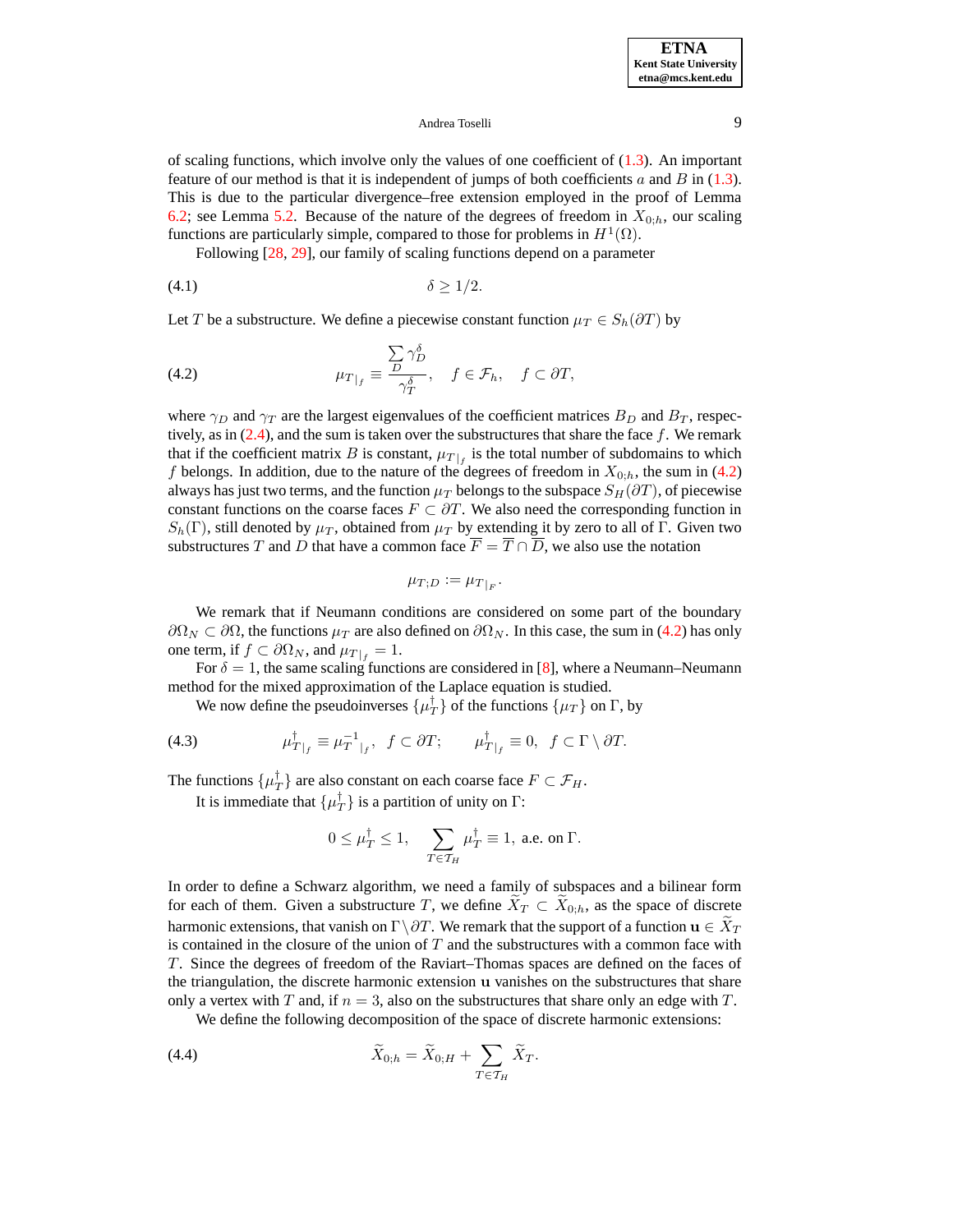Our next step is to define suitable bilinear forms on the subspaces. On the coarse space, we employ the original bilinear form  $a(\cdot, \cdot)$ .

On the space  $\tilde{X}_T$ , we define an approximate bilinear form. The corresponding local problem only involves the solution of a Neumann problem on the substructure  $T$ . It is defined by

<span id="page-9-1"></span>(4.5) 
$$
\tilde{a}_T(\mathbf{u}, \mathbf{v}) := a_T \left( \mathcal{H}_T(\mu_T \mathbf{u} \cdot \mathbf{n}), \mathcal{H}_T(\mu_T \mathbf{v} \cdot \mathbf{n}) \right), \quad \mathbf{u}, \mathbf{v} \in \tilde{X}_T;
$$

cf. [\[28\]](#page-23-5). We note that the local bilinear form is built with the original one, defined in the substructure T, and with the discrete harmonic extensions of the traces on  $\partial T$ , scaled by  $\mu_T$ . In addition,  $\tilde{a}_T(\cdot, \cdot)$  is always positive definite.

We then consider a hybrid Schwarz preconditioner, where one solves first the global problem and then the local ones, in parallel. The error propagation operator is given by

$$
E := (I - \sum_{T \in \mathcal{T}_H} Q_T)(I - P_0),
$$

where the orthogonal projection  $P_0$  and the operators  $\{Q_T\}$  are defined by

<span id="page-9-0"></span>(4.6) 
$$
P_0: \widetilde{X}_{0,h} \to \widetilde{X}_{0,H}; \quad a(P_0 \mathbf{u}, \mathbf{v}) = a(\mathbf{u}, \mathbf{v}), \quad \mathbf{v} \in \widetilde{X}_{0,H},
$$

(4.7) 
$$
Q_T : \widetilde{X}_{0,h} \to \widetilde{X}_T; \quad \widetilde{a}_T(Q_T \mathbf{u}, \mathbf{v}) = a(\mathbf{u}, \mathbf{v}), \quad \mathbf{v} \in \widetilde{X}_T.
$$

The corresponding Schwarz operator is

$$
I - E = P_0 + \sum_{T \in \mathcal{T}_H} Q_T (I - P_0).
$$

In the following, we employ the symmetrized operator, obtained by adding an additional coarse solve,

<span id="page-9-2"></span>(4.8)  
\n
$$
Q_{hyb} := I - (I - P_0) \left( I - \sum_{T \in \mathcal{T}_H} Q_T \right) (I - P_0)
$$
\n
$$
= P_0 + (I - P_0) \left( \sum_{T \in \mathcal{T}_H} Q_T \right) (I - P_0) = P_0 + \sum_{T \in \mathcal{T}_H} \widetilde{Q}_T,
$$

where

<span id="page-9-3"></span>
$$
\widetilde{Q}_T := (I - P_0) Q_T (I - P_0), \quad T \in \mathcal{T}_H.
$$

Since  $P_0$  is a projection, this can be done at no extra cost; see Section [7.](#page-18-0)

Our Schwarz method provides a new equation

$$
(4.9) \tQ_{hyb} U_B = \tilde{G},
$$

which can be much better conditioned than the original problem given by  $(3.2)$ ; it can be solved effectively with the conjugate gradient method, without any further preconditioner, employing  $s(\cdot, \cdot)$  as the inner product. The right hand side G can be chosen so that the new problem has the same solution as the original one. We refer to Section [7,](#page-18-0) for some implementation issues.

We choose this hybrid algorithm since the norms of the local operators  $Q_T$  are not, in general, uniformly bounded with respect to  $H$ , but grow quadratically with  $1/H$ , thus, giving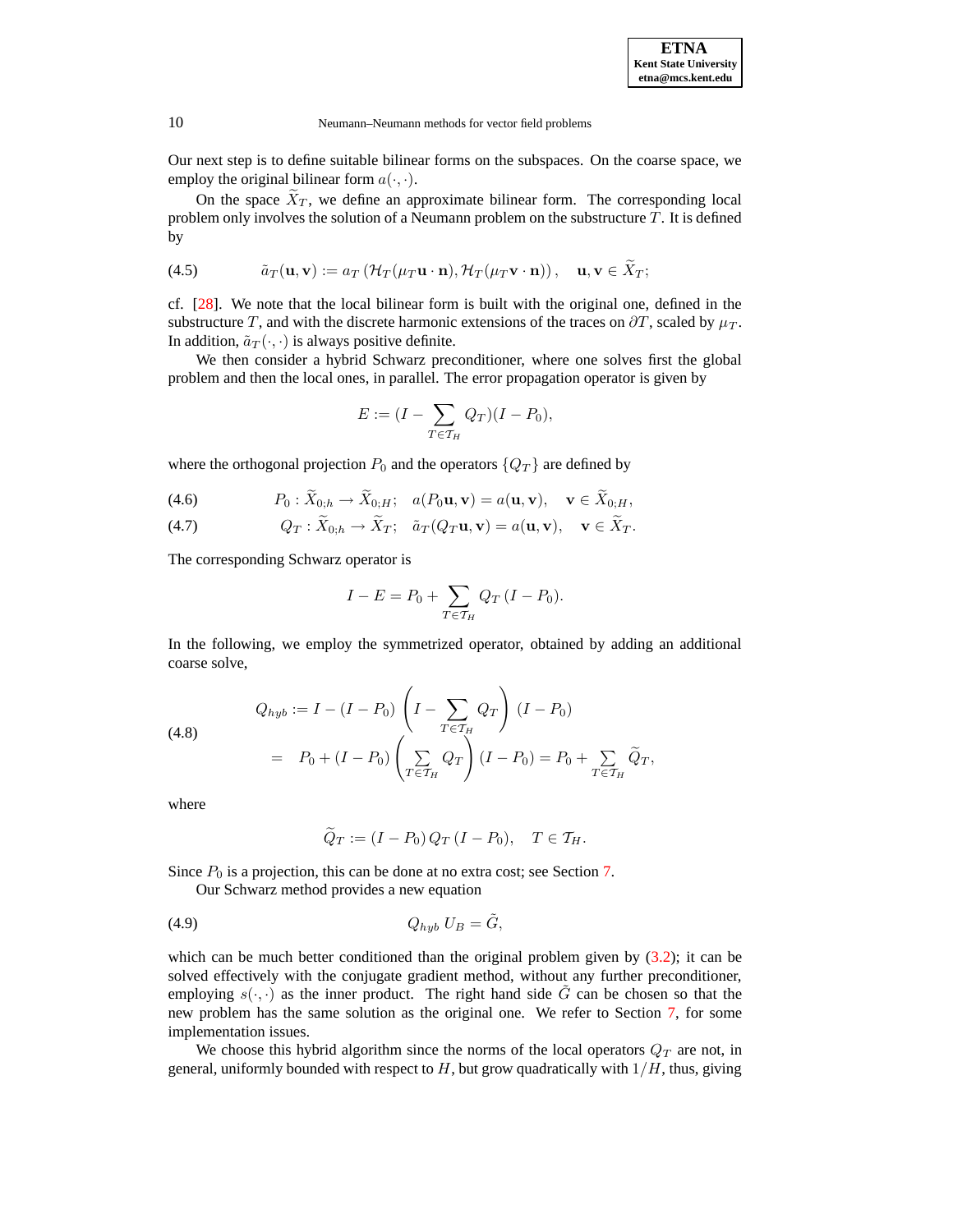a condition number that depends on the number of substructures. On the other hand, the norms of the projected operators  $Q_T = (I - P_0)Q_T(I - P_0)$  can be bounded by a quantity that only grows logarithmically with  $H/h$ , which is only related to the number of degrees of freedom in each substructure. We note that the largest eigenvalue of the Schwarz operator  $Q_{hyb}$  is related to the norm of the local operators  $Q_T$ ; see Lemma [6.3.](#page-15-0)

Similar hybrid algorithms have been employed successfully in some Neumann–Neumann methods for scalar or vector equations in  $H^1(\Omega)$ ; see [\[21,](#page-23-4) [22,](#page-23-6) [8,](#page-22-5) [31,](#page-23-7) [35\]](#page-23-18). For these methods, the local operators  $Q_T$  are not defined on the whole space but only on  $Ran(I - P_0)$ and the local bilinear forms are positive definite only on local spaces contained in  $Ran(I P_0$ ). For our method, the situation is somewhat different, since the local problems are always solvable, but a good stability constant for the local operators is obtained only on local spaces contained in  $Ran(I - P_0)$ .

**5. Technical tools.** In this section, we recall some technical results. For the corresponding proofs, we refer to [\[34,](#page-23-10) [36,](#page-23-11) [33\]](#page-23-2).

We first consider the interpolation operator onto the coarse space  $\rho_H$ , defined in Section [2.](#page-2-0) We have the following stability estimate. For a proof, we refer to [\[34,](#page-23-10) [33\]](#page-23-2), for the case  $n = 2$ , and to [\[36,](#page-23-11) [33\]](#page-23-2), for  $n = 3$ .

<span id="page-10-3"></span>LEMMA 5.1. Let  $n = 2, 3$  *and let*  $T$  *be a substructure. Then, there exists a constant*  $C > 0$ , which depends only on the aspect ratios of T and the elements in  $T_h$ , such that for all  $\mathbf{u} \in X_h$ 

(5.1) 
$$
\|\text{div}(\rho_H \mathbf{u})\|_{0;T}^2 \le \|\text{div} \mathbf{u}\|_{0;T}^2,
$$

(5.2) 
$$
\|\rho_H \mathbf{u}\|_{0,T}^2 \leq C\left(\left(1 + \log\left(\frac{H}{h}\right)\right) \|\mathbf{u}\|_{0,T}^2 + H_T^2 \|\text{div}\,\mathbf{u}\|_{0,T}^2\right).
$$

The following lemma ensures the existence of a divergence–free extension of the normal traces in  $S_{0,h}(\partial T)$ . For a proof, we refer to [\[36,](#page-23-11) [33\]](#page-23-2).

<span id="page-10-0"></span>LEMMA 5.2. Let  $n = 2, 3$  and let T be a substructure. Then, there exists an extension *operator*  $\mathcal{H}_T$  :  $S_{0,h}(\partial T) \to X_h(T)$ *, such that, for any*  $\psi \in S_{0,h}(\partial T)$ *,* 

$$
\operatorname{div}\widetilde{\mathcal{H}}_T\psi=0,
$$

*and*

(5.3) 
$$
||\mathcal{H}_T \psi||_{0;T} \leq C ||\psi||_{-\frac{1}{2};\partial T}.
$$

*Here C is independent of*  $h$ *,*  $H$ *<i>, and*  $\psi$ *.* 

We then need a decomposition lemma for the trace of a function on the boundary of a substructure. For a proof, we refer to [\[33,](#page-23-2) Sect. 5.5], for the case  $n = 2$ , and to [\[36,](#page-23-11) [33\]](#page-23-2), for  $n=3$ .

<span id="page-10-2"></span>LEMMA 5.3. Let  $n = 2, 3$  and let T be in  $T_H$ . Let  $\{\psi_F, F \subset \partial T\}$  be functions in  $S_{0,h}(\partial T)$ , which vanish on  $\partial T \setminus F$  and let  $\psi := \sum_{F \subset \partial T} \psi_F$ . Then there exists a constant *C*, independent of h and  $\psi_H$ , such that,  $\forall \psi_H \in S_H(\partial T)$ ,

$$
||\psi_F||^2_{-\frac{1}{2};\partial T} \leq C(1+\log H/h) \Big((1+\log H/h)||\psi + \psi_H||^2_{-\frac{1}{2};\partial T} + ||\psi||^2_{-\frac{1}{2};\partial T}\Big).
$$

<span id="page-10-1"></span>The proof of the following lemma can be found in [\[33,](#page-23-2) Sect. 5.5].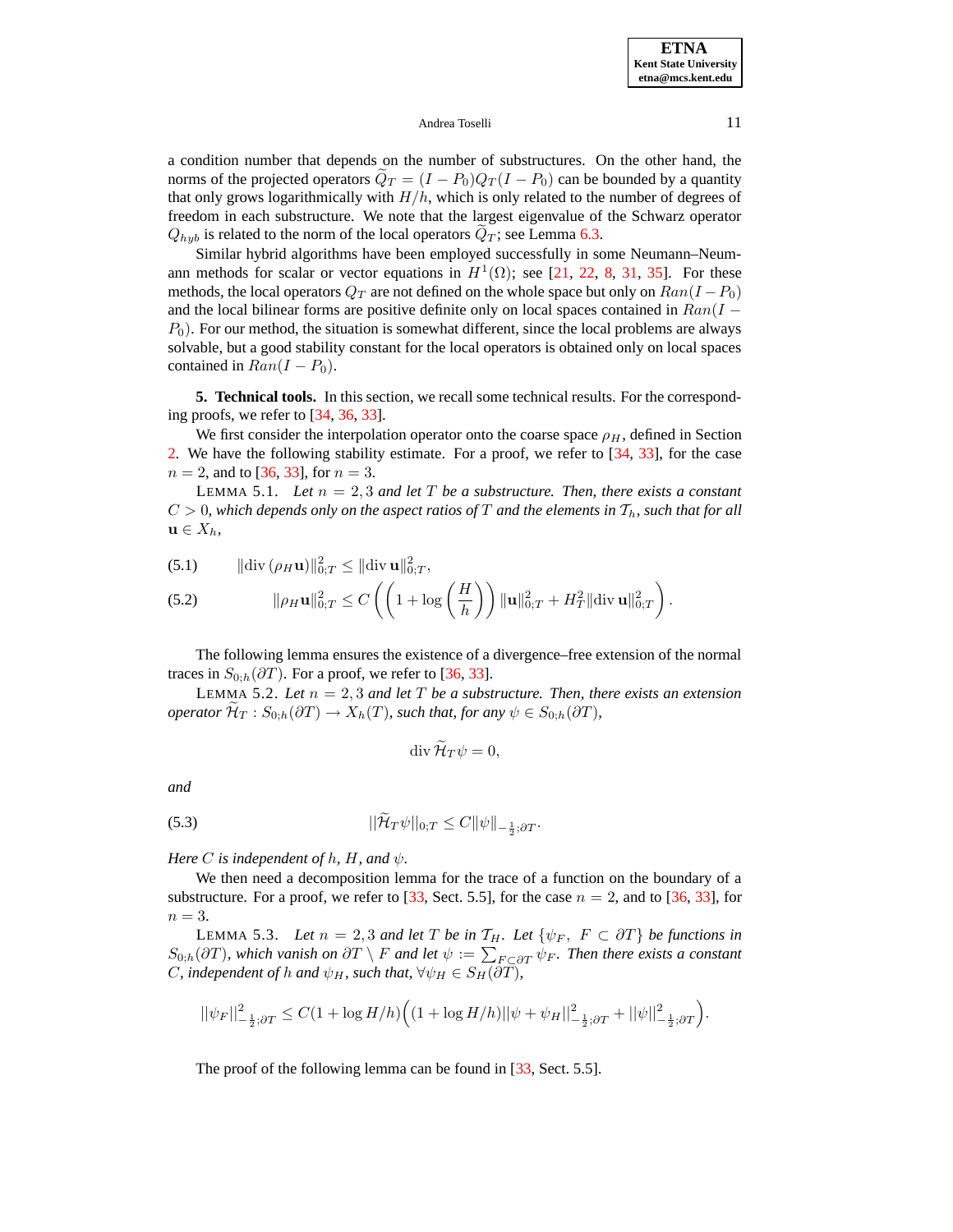| <b>ETNA</b>                  |  |  |  |
|------------------------------|--|--|--|
| <b>Kent State University</b> |  |  |  |
| etna@mcs.kent.edu            |  |  |  |

LEMMA 5.4. Let  $n = 2, 3$  *and let*  $T_1$  *and*  $T_2$  *be two substructures with a common face*  $F \in \mathcal{F}_H$ . Let  $\psi_F$  be a function in  $L^2(\partial T_1 \cup \partial T_2)$ , that vanishes outside F. Then there is a *positive constant*  $C$ *, that only depends on the aspect ratios of*  $T_1$  *and*  $T_2$ *, such that* 

$$
\|\psi_F\|_{-\frac{1}{2};\partial T_1} \leq C \|\psi_F\|_{-\frac{1}{2};\partial T_2}.
$$

<span id="page-11-0"></span>We end this section by recalling a well–known result on Schwarz methods. We refer to [\[11,](#page-22-14) [31\]](#page-23-7) for a proof.

LEMMA 5.5. Let the operators  ${Q_T}$  be defined by [\(4.7\)](#page-9-0). If a representation

$$
\mathbf{u} = \sum_{T \subset \mathcal{T}_H} \mathbf{u}_T, \quad \mathbf{u}_T \in \widetilde{X}_T,
$$

*can be found, such that*

(5.4) 
$$
\sum_{T \subset \mathcal{T}_H} \tilde{a}_T(\mathbf{u}_T, \mathbf{u}_T) \leq C_0^2 \, a(\mathbf{u}, \mathbf{u}), \quad \mathbf{u} \in \widetilde{X}_{0,h},
$$

*then*

(5.5) 
$$
a\left(\sum_{T\subset \mathcal{T}_H} Q_T \mathbf{u}, \mathbf{u}\right) \geq C_0^{-2} a(\mathbf{u}, \mathbf{u}), \quad \mathbf{u} \in \widetilde{X}_{0,h}.
$$

**6. Main result.** In this section, we prove a logarithmic bound for the condition number of the hybrid operator  $Q_{hyb}$ , introduced in Section [4.](#page-7-4) We refer to [\[35\]](#page-23-18), for similar proofs for a hybrid method for the Laplace equation.

<span id="page-11-1"></span>Our first lemma gives a uniform bound for the lowest eigenvalue of the hybrid operator  $Q_{hyb}$ .

LEMMA 6.1. *We have*

$$
a(Q_{hyb}\mathbf{u},\mathbf{u}) \ge a(\mathbf{u},\mathbf{u}), \quad \mathbf{u} \in \widetilde{X}_{0,h}.
$$

*Proof.* We first prove a lower bound for the smallest eigenvalue of the operator

$$
\sum_{T\in\mathcal{T}_H} Q_T.
$$

Given a function  $\mathbf{u} \in \widetilde{X}_{0,h}$ , let

(6.1) 
$$
\mathbf{u}_T := \mathcal{H}\left(\mu_T^{\dagger}(\mathbf{u} \cdot \mathbf{n}|_{\Gamma})\right) \in \widetilde{X}_T, \quad T \in \mathcal{T}_H,
$$

where the partition of unity  $\{\mu_T^{\dagger}\}\$ is defined in [\(4.3\)](#page-8-1). We remark that  $\mathbf{u}_T$  is obtained from  $\mathbf{u}$ by taking its normal component on  $\Gamma$  and multiplying it by the cut–off function  $\mu_T^\dagger$ , obtaining a function that is non–zero only on  $\partial T$ . We finally extend it harmonically into T and its neighboring substructures.

Since  $\{\mu_T^{\dagger}\}$  is a partition of unity on  $\Gamma$  and the vectors **u** and  $\mathbf{u}_T$  are all discrete harmonic extensions, we have

$$
\mathbf{u} = \sum_{T \in \mathcal{T}_H} \mathbf{u}_T.
$$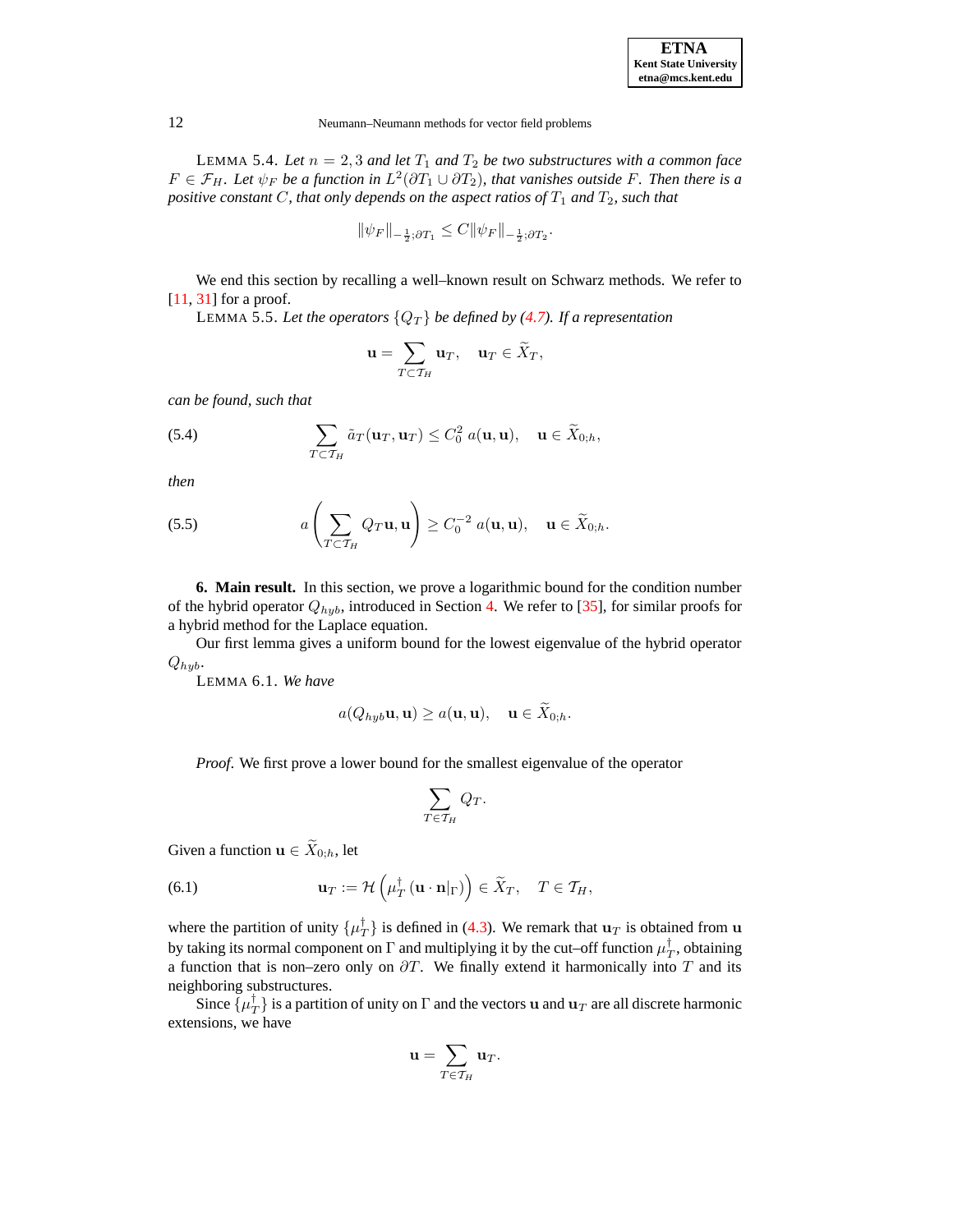In view of Lemma [5.5,](#page-11-0) we have to bound the sum of the energies of the  $\mathbf{u}_T$ . Using the definition of  $\mathbf{u}_T$  and the fact that the functions  $\{\mu_T^{\dagger}\}\$  are the pseudoinverses of the  $\{\mu_T\}$ , we have

$$
\sum_{T \in \mathcal{T}_H} \tilde{a}_T(\mathbf{u}_T, \mathbf{u}_T) = \sum_{T \in \mathcal{T}_H} a_T (\mathcal{H}_T(\mu_T \mathbf{u}_T \cdot \mathbf{n}), \mathcal{H}_T(\mu_T \mathbf{u}_T \cdot \mathbf{n}))
$$

$$
= \sum_{T \in \mathcal{T}_H} a_T(\mathbf{u}, \mathbf{u}) = a(\mathbf{u}, \mathbf{u}).
$$

Lemma [5.5,](#page-11-0) ensures that the smallest eigenvalue of  $\sum_{T \in \mathcal{T}_H} Q_T$  is bounded from below by one. The same quantity is also a lower bound for the smallest eigenvalue of  $Q_{hyb}$  since  $P_0$  is an orthogonal projection. In fact,

$$
a(Q_{hyb} \mathbf{u}, \mathbf{u}) = a\left(P_0 \mathbf{u} + \sum_{T \in \mathcal{T}_H} \widetilde{Q}_T \mathbf{u}, \mathbf{u}\right)
$$
  
=  $a(P_0 \mathbf{u}, P_0 \mathbf{u}) + a\left((\sum_{T \in \mathcal{T}_H} Q_T) (I - P_0) \mathbf{u}, (I - P_0) \mathbf{u}\right) \ge a(\mathbf{u}, \mathbf{u}).$ 

 $\Box$ 

<span id="page-12-0"></span>In order to bound the largest eigenvalue, it is enough to find an upper bound for the norm of the local operators  $\{Q_T\}$ ; see, e.g., [\[11\]](#page-22-14). We then use a standard coloring argument.

LEMMA 6.2. *Let* T *be a substructure. Then there is a constant* C*, independent of* h*,* H*, the coefficients* a *and* B*, and the parameter* δ*, such that*

$$
\|\widetilde{Q}_T\|_a \le C \,\eta \,\left(1 + \log \frac{H}{h}\right)^2,
$$

*where*

$$
\|\widetilde{Q}_T\|_a^2 := \sup_{\mathbf{u} \in \widetilde{X}_{0,h}} \frac{a(\widetilde{Q}_T \mathbf{u}, \widetilde{Q}_T \mathbf{u})}{a(\mathbf{u}, \mathbf{u})},
$$

*and*

(6.2) 
$$
\eta := \max_{T \in \mathcal{T}_H} \{ \eta_T \} := \max_{T \in \mathcal{T}_H} \max \left\{ \frac{\gamma_T}{\beta_T}, \frac{\gamma_T H_T^2}{a_T} \right\}.
$$

*Proof.* Let  $\Pi_H: X_{0,h} \to \widetilde{X}_{0,H}$  be the interpolation operator defined in Section [2.](#page-2-0) Since  $P_0$  is an orthogonal projection and it has the same range as  $\Pi_H$ , we have

$$
(I - P_0) (I - \Pi_H) = I - P_0,
$$

and we can then write

(6.3) 
$$
\widetilde{Q}_T = (I - P_0) Q_T (I - P_0) = (I - P_0) (I - \Pi_H) Q_T (I - P_0).
$$

It is therefore enough to estimate the norm of

$$
(I-\Pi_H)Q_T,
$$

when applied to  $Ran(I - P_0)$ .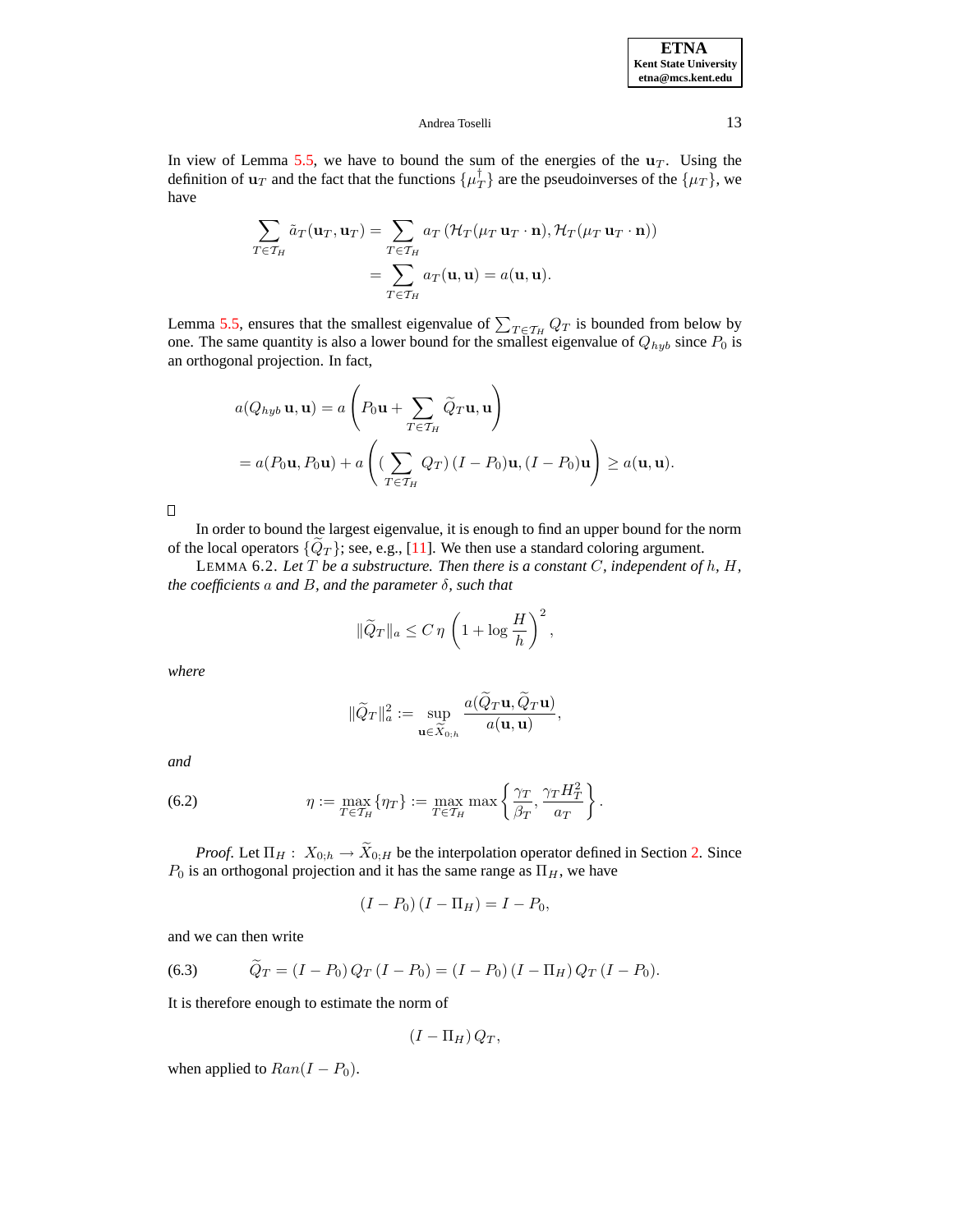

Let  $u \in Ran(I - P_0)$ , and  $w := (I - \Pi_H) Q_T u$ . The support of  $Q_T u \in \overline{X}_T$ and w extends to the neighboring substructures of  $T$ , while the approximate bilinear form  $\tilde{a}_T(Q_T \mathbf{u}, Q_T \mathbf{u})$  only involves the values of  $Q_T \mathbf{u}$  in T. We first bound the energy of w in T and that from the neighboring substructures, in terms of  $\tilde{a}_T(Q_T \mathbf{u}, Q_T \mathbf{u})$ ; see [\(6.11\)](#page-14-0), [\(6.14\)](#page-15-1), and [\(6.15\)](#page-15-2). We remark that we only need to consider the substructures that have a common face with  $T$ . We also remark that w is discrete harmonic. Let  $D$  be one of these substructures and let  $\overline{F} = \partial T \cap \partial D$ . Using then the fact that w  $\cdot$  n has mean value zero on F and vanishes elsewhere on  $\partial D$ , and Lemma [5.2,](#page-10-0) we have

<span id="page-13-1"></span>(6.4)  

$$
a_D(\mathbf{w}, \mathbf{w}) \le a_D \left( \widetilde{\mathcal{H}}_D(\mathbf{w} \cdot \mathbf{n}), \widetilde{\mathcal{H}}_D(\mathbf{w} \cdot \mathbf{n}) \right)
$$

$$
\le \gamma_D \left\| \widetilde{\mathcal{H}}_D(\mathbf{w} \cdot \mathbf{n}) \right\|_{0;D}^2 \le C \gamma_D \|\mathbf{w} \cdot \mathbf{n}\|_{-\frac{1}{2};\partial D}^2,
$$

with a constant  $C$  that does not depend on the diameter of  $D$ . Using Lemma [5.4](#page-10-1) gives

<span id="page-13-0"></span>
$$
\text{(6.5) }\gamma_D \left\|\mathbf{w} \cdot \mathbf{n}\right\|_{-\frac{1}{2};\partial D}^2 \le C\gamma_D \|\vartheta_F \mathbf{w} \cdot \mathbf{n}\|_{-\frac{1}{2};\partial T}^2 = C \frac{\gamma_D}{\mu_{T;D}^2} \left\|\vartheta_F(\mu_T \mathbf{w} \cdot \mathbf{n})\right\|_{-\frac{1}{2};\partial T}^2,
$$

where  $\vartheta_F$  is identically one on F and vanishes on the rest of  $\partial T$ . Lemma [5.3](#page-10-2) and the fact that  $\mu_T$  w  $\cdot$  n has mean value zero on each face of T ensures that the last term in [\(6.5\)](#page-13-0) can be bounded by

<span id="page-13-2"></span>(6.6) 
$$
C \frac{\gamma_D}{\mu_{T;D}^2} \left( 1 + \log \frac{H}{h} \right) \times \left( \|\mu_T \mathbf{w} \cdot \mathbf{n}\|_{-\frac{1}{2};\partial T}^2 + \left( 1 + \log \frac{H}{h} \right) \|\mu_T \mathbf{w} \cdot \mathbf{n} + \psi_H\|_{-\frac{1}{2};\partial T}^2 \right),
$$

where  $\psi_H$  is an arbitrary function of  $S_H(\partial T)$ .

Combining  $(6.4)$ ,  $(6.5)$ , and  $(6.6)$ , we obtain

$$
a_D(\mathbf{w}, \mathbf{w}) \le \frac{\gamma_D}{\mu_{T;D}^2} \left( 1 + \log \frac{H}{h} \right) \times \left( \|\mu_T \mathbf{w} \cdot \mathbf{n}\|_{-\frac{1}{2};\partial T}^2 + \left( 1 + \log \frac{H}{h} \right) \|\mu_T \mathbf{w} \cdot \mathbf{n} + \psi_H\|_{-\frac{1}{2};\partial T}^2 \right).
$$

The second term in [\(6.7\)](#page-13-3) can be bounded by taking  $\psi_H = -\mu_T (\Pi_H Q_T \mathbf{u}) \cdot \mathbf{n}$ , and using the trace estimate  $(2.2)$ , and the definition  $(4.5)$ ,

<span id="page-13-5"></span>
$$
\|\mu_T \mathbf{w} \cdot \mathbf{n} + \psi_H\|_{-\frac{1}{2};\partial T}^2 = \|\mu_T (Q_T \mathbf{u}) \cdot \mathbf{n}\|_{-\frac{1}{2};\partial T}^2
$$
  
\n
$$
\leq C \left( H_T^2 \|\text{div} \left( \mathcal{H}_T (\mu_T (Q_T \mathbf{u}) \cdot \mathbf{n}) \right)\|_{0;T}^2 + \|\mathcal{H}_T (\mu_T (Q_T \mathbf{u}) \cdot \mathbf{n})\|_{0;T}^2 \right)
$$
  
\n(6.8)  
\n
$$
\leq C \frac{\eta}{\gamma_T} a_T \left( \mathcal{H}_T (\mu_T (Q_T \mathbf{u}) \cdot \mathbf{n}) , \mathcal{H}_T (\mu_T (Q_T \mathbf{u}) \cdot \mathbf{n}) \right)
$$
  
\n
$$
= C \frac{\eta}{\gamma_T} \tilde{a}_T (Q_T \mathbf{u}, Q_T \mathbf{u}).
$$

For the first term in  $(6.7)$ , we use the definition of w and obtain

<span id="page-13-4"></span>(6.9) 
$$
\|\mu_T \mathbf{w} \cdot \mathbf{n}\|_{-\frac{1}{2};\partial T}^2 \leq 2 \|\mu_T (Q_T \mathbf{u}) \cdot \mathbf{n}\|_{-\frac{1}{2};\partial T}^2 + 2 \|\mu_T (\Pi_H Q_T \mathbf{u}) \cdot \mathbf{n}\|_{-\frac{1}{2};\partial T}^2.
$$

<span id="page-13-3"></span> $(6)$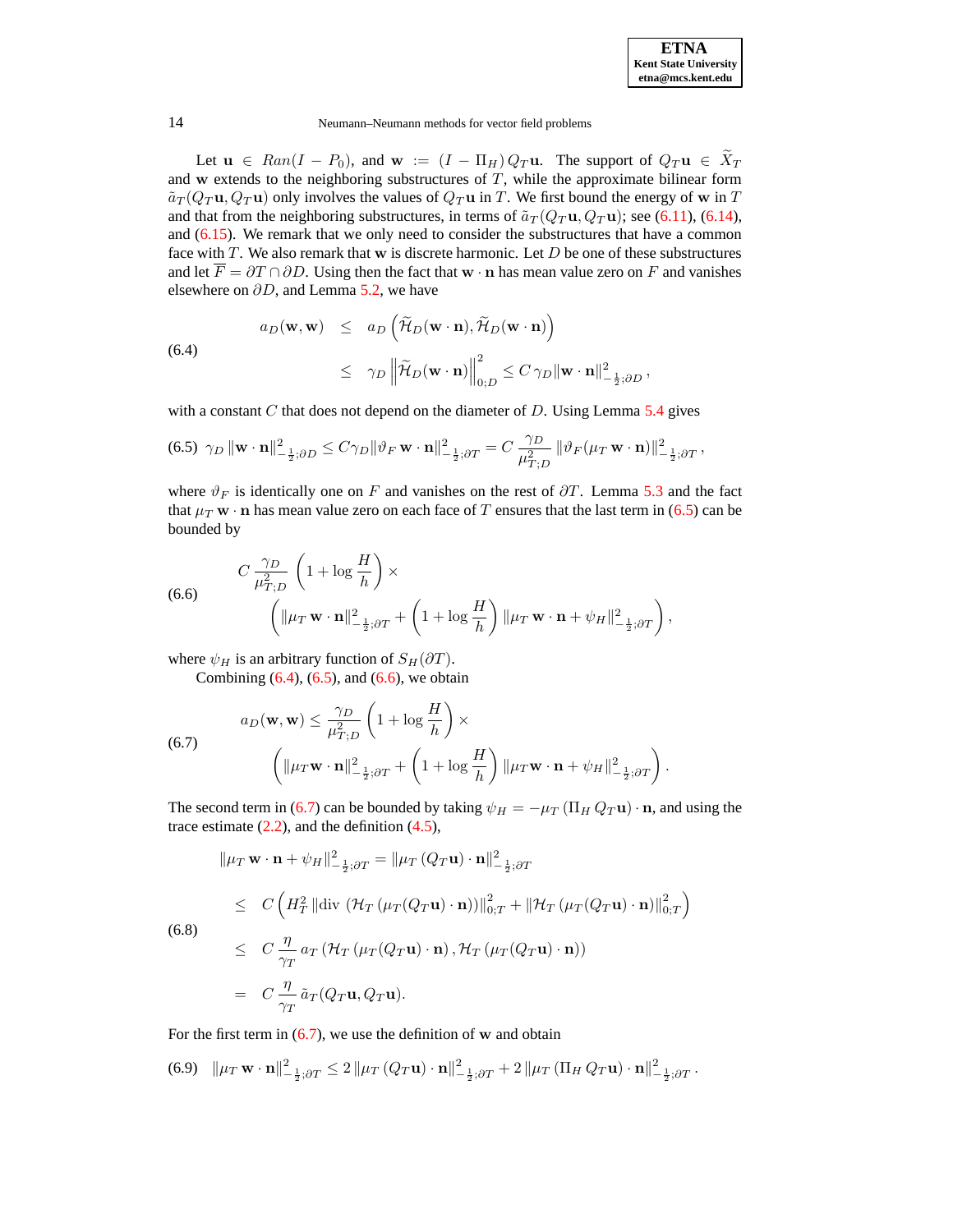A bound for the second term in  $(6.9)$  can be found in the following way: It can easily be checked that the normal component of the vector

$$
\mathbf{w}_{H} := \rho_{H} \left( \mathcal{H}_{T} \left( \mu_{T} \left( Q_{T} \mathbf{u} \right) \cdot \mathbf{n} \right) \right),
$$

on  $\partial T$  is equal to  $\mu_T(\Pi_H Q_T \mathbf{u}) \cdot \mathbf{n}$ . We remark that  $\mathbf{w}_H$  is obtained by first extending the normal trace  $(\mu_T (Q_T \mathbf{u}) \cdot \mathbf{n})$  harmonically into T and then interpolating into the coarse space  $X_{0;H}$ . Using the trace estimate [\(2.2\)](#page-2-1) and the stability estimates for  $\rho_H$  in Lemma [5.1,](#page-10-3) we find

<span id="page-14-1"></span>
$$
\|\mu_T (\Pi_H Q_T \mathbf{u}) \cdot \mathbf{n}\|_{-\frac{1}{2};\partial T}^2 = \|\mathbf{w}_H \cdot \mathbf{n}\|_{-\frac{1}{2};\partial T}^2 \le C \left(H_T^2 \|\text{div}\,\mathbf{w}_H\|_{0;T}^2 + \|\mathbf{w}_H\|_{0;T}^2\right)
$$
  
\n
$$
\le C \left(1 + \log \frac{H}{h}\right) \left(H_T^2 \|\text{div}\,(\mathcal{H}_T (\mu_T (Q_T \mathbf{u}) \cdot \mathbf{n}))\|_{0;T}^2 + \|\mathcal{H}_T (\mu_T (Q_T \mathbf{u}) \cdot \mathbf{n})\|_{0;T}^2\right)
$$
  
\n(6.10) 
$$
+ \|\mathcal{H}_T (\mu_T (Q_T \mathbf{u}) \cdot \mathbf{n})\|_{0;T}^2\right)
$$
  
\n
$$
\le C \frac{\eta}{\gamma_T} \left(1 + \log \frac{H}{h}\right) a_T (\mathcal{H}_T (\mu_T (Q_T \mathbf{u}) \cdot \mathbf{n}), \mathcal{H}_T (\mu_T (Q_T \mathbf{u}) \cdot \mathbf{n}))
$$
  
\n
$$
= C \frac{\eta}{\gamma_T} \left(1 + \log \frac{H}{h}\right) \tilde{a}_T (Q_T \mathbf{u}, Q_T \mathbf{u}).
$$

Finally, combining  $(6.7)$ ,  $(6.8)$ , and  $(6.10)$ , we obtain

<span id="page-14-0"></span>(6.11) 
$$
a_D(\mathbf{w}, \mathbf{w}) \le C \eta \left(1 + \log \frac{H}{h}\right)^2 \frac{\gamma_D}{\mu_{T,D}^2 \gamma_T} \tilde{a}_T(Q_T \mathbf{u}, Q_T \mathbf{u}).
$$

An estimate for the energy  $a_T(\mathbf{w}, \mathbf{w})$  can be found in a similar way: If a substructure D shares a face with T, let  $\overline{F}_D := \partial T \cap \partial D$  be the common face. Since w · n has mean value zero on each face of  $\partial T$ , Lemma [5.2](#page-10-0) can still be applied. We have

<span id="page-14-2"></span>
$$
a_T(\mathbf{w}, \mathbf{w}) \le a_T \left( \tilde{\mathcal{H}}_T(\mathbf{w} \cdot \mathbf{n}), \tilde{\mathcal{H}}_T(\mathbf{w} \cdot \mathbf{n}) \right) \le \gamma_T \left\| \tilde{\mathcal{H}}_T(\mathbf{w} \cdot \mathbf{n}) \right\|_{0;T}^2
$$
  
(6.12)  

$$
\le C \gamma_T \|\mathbf{w} \cdot \mathbf{n}\|_{-\frac{1}{2};\partial T}^2 = \gamma_T \left\| \sum_D \vartheta_{F_D}(\mathbf{w} \cdot \mathbf{n}) \right\|_{-\frac{1}{2};\partial T}^2
$$

$$
\le C \sum_D \frac{\gamma_T}{\mu_{T;D}^2} \|\vartheta_{F_D}(\mu_T \mathbf{w} \cdot \mathbf{n})\|_{-\frac{1}{2};\partial T}^2,
$$

where the sum is taken over the substructures D that share a face with T, and  $\vartheta_{F_D}$  is equal to one on  $F_D$  and vanishes on the rest of  $\partial T$ . Lemma [5.3](#page-10-2) thus gives the following bound for the last term in  $(6.12)$ :

<span id="page-14-3"></span>(6.13) 
$$
C \sum_{D} \frac{\gamma_T}{\mu_{T,D}^2} \left( 1 + \log \frac{H}{h} \right) \times \left( \|\mu_T \mathbf{w} \cdot \mathbf{n}\|_{-\frac{1}{2};\partial T}^2 + \left( 1 + \log \frac{H}{h} \right) \|\mu_T \mathbf{w} \cdot \mathbf{n} + \psi_H\|_{-\frac{1}{2};\partial T}^2 \right),
$$

where  $\psi_H$  is an arbitrary function of  $S_H(\partial T)$ .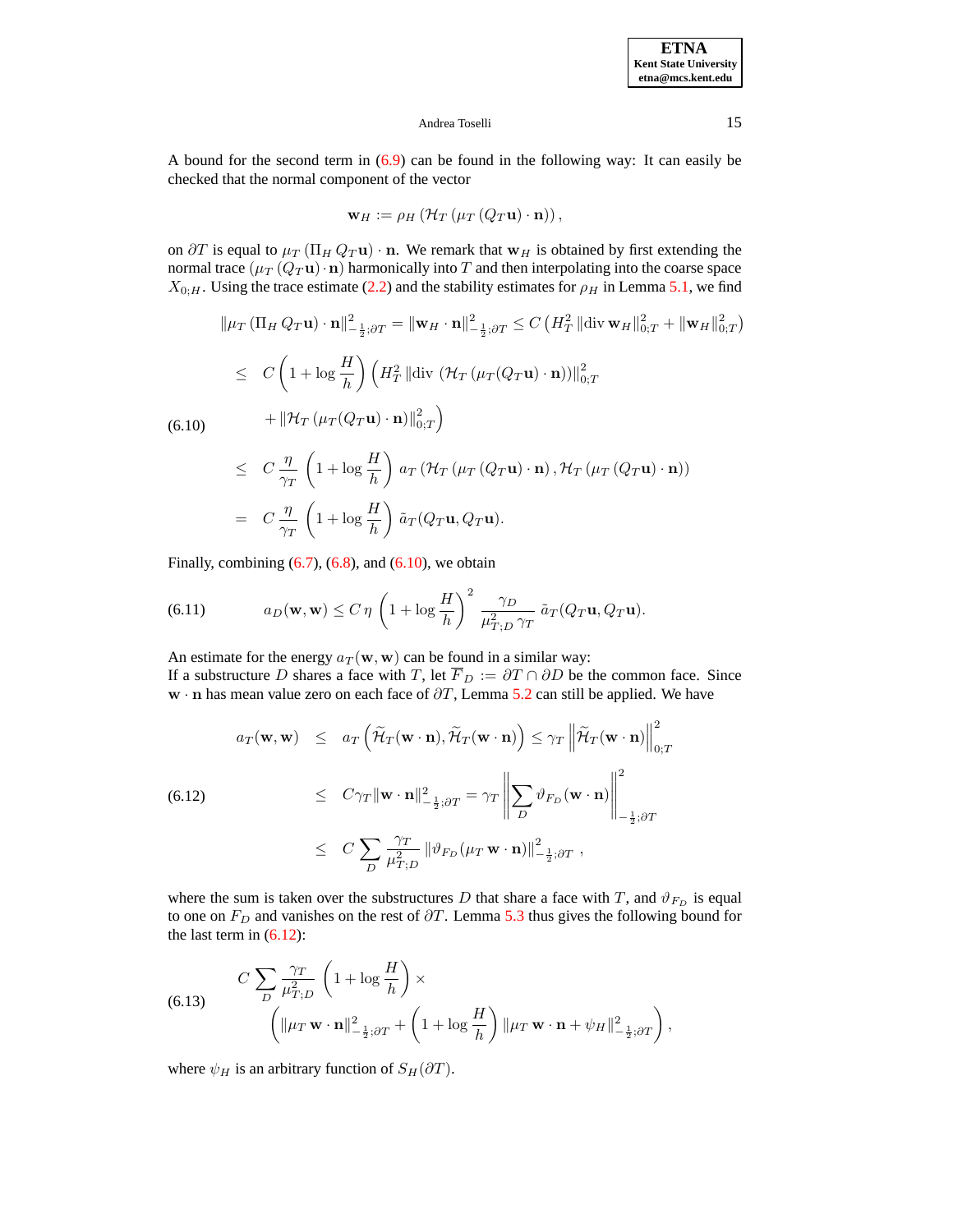| <b>ETNA</b>                  |  |  |  |
|------------------------------|--|--|--|
| <b>Kent State University</b> |  |  |  |
| etna@mcs.kent.edu            |  |  |  |

An upper bound for  $(6.13)$  can be obtained in the same way as for  $(6.7)$ , and  $(6.12)$  and [\(6.13\)](#page-14-3) give

<span id="page-15-1"></span>(6.14) 
$$
a_T(\mathbf{w}, \mathbf{w}) \le C \eta \left(1 + \log \frac{H}{h}\right)^2 \left(\sum_D \frac{1}{\mu_{T,D}^2}\right) \tilde{a}_T(Q_T \mathbf{u}, Q_T \mathbf{u}).
$$

Employing  $(6.11)$  and  $(6.14)$ , and summing over the substructures that share a face with T, we obtain

$$
a(\mathbf{w}, \mathbf{w}) \le C \eta \left(1 + \log \frac{H}{h}\right)^2 \left(\sum_D \frac{\gamma_T + \gamma_D}{\mu_{T;D}^2 \gamma_T}\right) \tilde{a}_T(Q_T \mathbf{u}, Q_T \mathbf{u}).
$$

It can easily be checked that the terms

$$
\frac{\gamma_T + \gamma_D}{\mu_{T,D}^2 \gamma_T} = \frac{(\gamma_T + \gamma_D) \gamma_T^{2\delta}}{(\gamma_T^{\delta} + \gamma_D^{\delta})^2 \gamma_T},
$$

are homogeneous functions of  $\gamma_T$  and  $\gamma_D$ , that can be bounded by 2, independently of  $\gamma_T, \gamma_D > 0$ , and  $\delta \geq 1/2$ . We then obtain

<span id="page-15-2"></span>(6.15) 
$$
a(\mathbf{w}, \mathbf{w}) \leq C \eta \left(1 + \log \frac{H}{h}\right)^2 \tilde{a}_T(Q_T \mathbf{u}, Q_T \mathbf{u}).
$$

Using the definition of  $Q_T$  and and the fact that we have chosen  $\mathbf{u} \in Ran(I - P_0)$ , we can write

$$
a(\mathbf{w}, \mathbf{w}) \le C \eta \left(1 + \log \frac{H}{h}\right)^2 a(\mathbf{u}, Q_T \mathbf{u})
$$
  
=  $C \eta \left(1 + \log \frac{H}{h}\right)^2 a(\mathbf{u}, (I - P_0)Q_T(I - P_0)\mathbf{u})$   
=  $C \eta \left(1 + \log \frac{H}{h}\right)^2 a(\mathbf{u}, \mathbf{w}).$ 

By applying Schwarz inequality, we finally obtain

$$
a\left(\left(I-\Pi_H\right)Q_T\mathbf{u},\,\left(I-\Pi_H\right)Q_T\mathbf{u}\right)=a(\mathbf{w},\mathbf{w})\leq C\,\eta^2\,\left(1+\log\frac{H}{h}\right)^4a(\mathbf{u},\mathbf{u}),
$$

<span id="page-15-0"></span>and the proof is completed by noting that  $(I - P_0)$  is an orthogonal projection.  $\Box$ 

LEMMA 6.3. *There is a constant* C*, independent of* h*,* H*,* u*, the coefficients* a *and* B*, and the parameter* δ*, such that*

$$
a(Q_{hyb}\mathbf{u}, \mathbf{u}) \le C \eta \left(1 + \log \frac{H}{h}\right)^2 a(\mathbf{u}, \mathbf{u}), \quad \mathbf{u} \in \widetilde{X}_{0,h}.
$$

<span id="page-15-3"></span>*Proof.* The proof employs the bounds for the local operators  $\tilde{Q}_T$  given by the previous lemma and a standard coloring argument. It can be found in [\[33,](#page-23-2) Lem. 5.6.3]; see also [\[31,](#page-23-7) P. 165] and [\[3,](#page-22-0) Th. 4.1].  $\square$ 

Lemmas [6.1](#page-11-1) and [6.3](#page-15-0) combine to give the following theorem.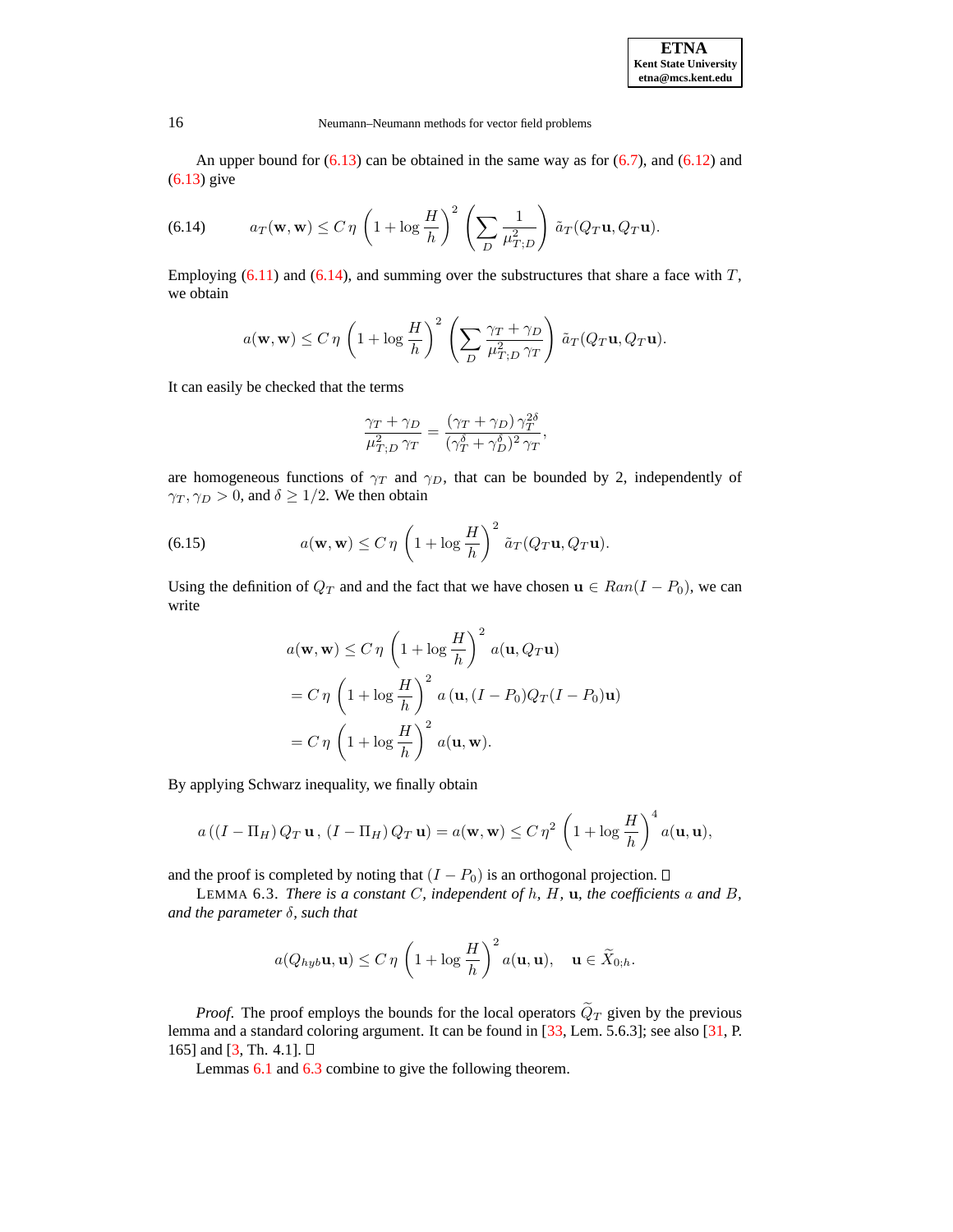THEOREM 6.1. *There is a constant* C*, independent of* h*,* H*, the coefficients* a *and* B*, and the parameter* δ*, such that*

$$
\kappa(Q_{hyb}) \le C\eta \left(1 + \log \frac{H}{h}\right)^2,
$$

*where* η *is the constant in Lemma [6.2.](#page-12-0)*

We remark that the same constant  $\eta$  also appears in the estimates for some edge and face–space methods for the same problems considered in this paper; see [\[34,](#page-23-10) [36,](#page-23-11) [33\]](#page-23-2).

The estimate given in Theorem  $6.1$  remains bounded when the coefficient matrix  $B$  tends to zero, but becomes unbounded when a becomes small. The following lemma ensures that in the limit case  $a = 0$ , the condition number of the hybrid operator is bounded independently of  $H/h$  and the jumps of the coefficient B.

<span id="page-16-1"></span>LEMMA 6.4. *In the limit case*  $a = 0$ *, there is a constant C, independent of h, H, the coefficient matrix* B*, and the parameter* δ*, such that*

$$
\kappa(Q_{hyb}) \le C \xi,
$$

*where*

$$
\xi := \max_{T \in \mathcal{T}_H} \left\{ \frac{\gamma_T}{\beta_T} \right\}.
$$

*Proof.* It is immediate to check that Lemma [6.1](#page-11-1) still holds. It is then enough to prove a bound for  $||Q_T||_a$ , as in Lemma [6.2,](#page-12-0) since the coloring argument in the proof of Lemma [6.3](#page-15-0) can also be employed in the limit case  $a = 0$ .

Let T be a substructure and let  $\tilde{Q}_T = (I - P_0)Q_T(I - P_0)$  be defined in Section [4.](#page-7-4) Since  $a = 0$ , the bilinear forms  $a(\cdot, \cdot)$  and  $a_T(\cdot, \cdot)$  are just weighted  $L^2$ –scalar products, and we can employ  $(2.6)$ .

Let  $u \in \widetilde{X}_{0,h}$ , and  $w := Q_T u \in \widetilde{X}_T$ . The proof is similar to the one of Lemma [6.2.](#page-12-0) We first bound the energy of  $w$  in  $T$ , and that from the neighboring substructures, in terms of  $\tilde{a}_T(Q_T \mathbf{u}, Q_T \mathbf{u})$ . We only need to consider the substructures that have a common face with T. Let D be one of these substructures and  $\overline{F} = \partial T \cap \partial D$ . We have

<span id="page-16-0"></span>(6.16)  

$$
a_D(\mathbf{w}, \mathbf{w}) \le a_D \left( \hat{\mathcal{H}}_D(\mathbf{w} \cdot \mathbf{n}), \hat{\mathcal{H}}_D(\mathbf{w} \cdot \mathbf{n}) \right)
$$

$$
\le \gamma_D \left\| \hat{\mathcal{H}}_D(\mathbf{w} \cdot \mathbf{n}) \right\|_{0;D}^2 \le C \gamma_D \sum_{f \subset F} H_f^n \lambda_f(\mathbf{w})^2,
$$

where  $\hat{\mathcal{H}}_D(\mathbf{w} \cdot \mathbf{n})$  is the extension by zero of  $\mathbf{w} \cdot \mathbf{n}$  into D and, for the last inequality, we have used [\(2.6\)](#page-4-0).

The last term in [\(6.16\)](#page-16-0) can be bounded using the fact that the function  $\mu_T$  is constant on F and the degree of freedom  $\lambda_f(w)$  is the normal component of w on  $f \subset F$ . We can then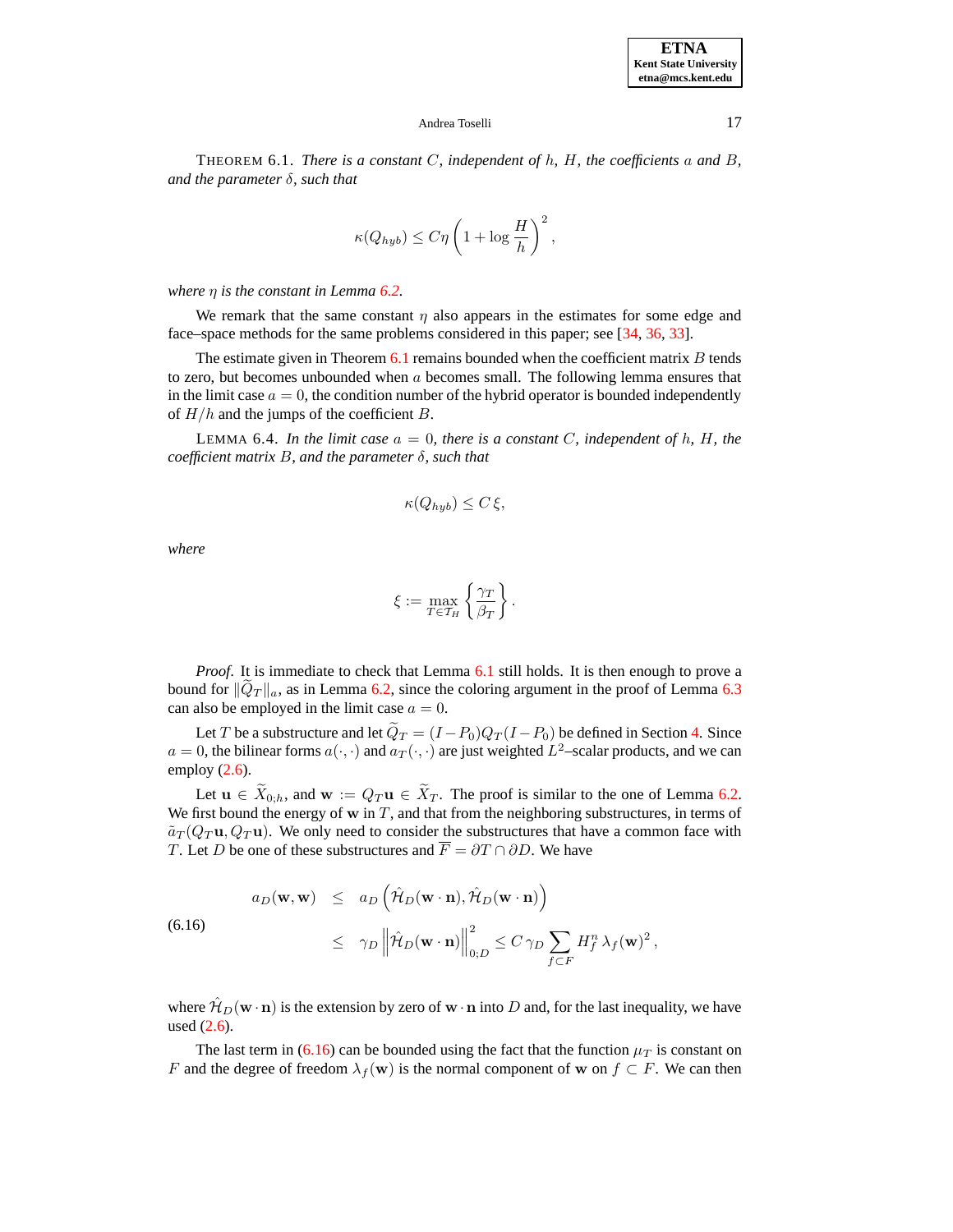write

<span id="page-17-0"></span>
$$
\sum_{f \subset F} H_f^n \lambda_f(\mathbf{w})^2 = \frac{1}{\mu_{T,D}^2} \sum_{f \subset F} \mu_{T,D}^2 H_f^n \lambda_f(\mathbf{w})^2
$$
  
\n
$$
= \frac{1}{\mu_{T,D}^2} \sum_{f \subset F} H_f^n \lambda_f (\mathcal{H}_T(\mu_T \mathbf{w} \cdot \mathbf{n}))^2
$$
  
\n
$$
\leq \frac{1}{\mu_{T,D}^2} \sum_{f \subset \overline{T}} H_f^n \lambda_f (\mathcal{H}_T(\mu_T \mathbf{w} \cdot \mathbf{n}))^2
$$
  
\n(6.17)  
\n
$$
\leq C \frac{1}{\mu_{T,D}^2} \|\mathcal{H}_T(\mu_T \mathbf{w} \cdot \mathbf{n})\|_{0,T}^2
$$
  
\n
$$
\leq C \xi \frac{1}{\mu_{T,D}^2 \gamma_T} a_T (\mathcal{H}_T(\mu_T \mathbf{w} \cdot \mathbf{n}), \mathcal{H}_T(\mu_T \mathbf{w} \cdot \mathbf{n}))
$$
  
\n
$$
= C \xi \frac{1}{\mu_{T,D}^2 \gamma_T} \widetilde{a}_T(\mathbf{w}, \mathbf{w}),
$$

where we have also used  $(2.6)$ . Combining  $(6.16)$  and  $(6.17)$ , and using the definition of w, we obtain

<span id="page-17-2"></span>(6.18) 
$$
a_D(\mathbf{w}, \mathbf{w}) \leq C \xi \frac{\gamma_D}{\mu_{T;D}^2 \gamma_T} \widetilde{a}_T (Q_T \mathbf{u}, Q_T \mathbf{u});
$$

see [\(6.11\)](#page-14-0).

An estimate for the energy  $a_T(\mathbf{w}, \mathbf{w})$  can be found in a similar way: If a substructure D shares a face with T, let  $\overline{F}_D := \partial T \cap \partial D$  be the common face. We have

<span id="page-17-1"></span>(6.19)  

$$
a_T(\mathbf{w}, \mathbf{w}) \le a_T \left( \hat{\mathcal{H}}_T(\mathbf{w} \cdot \mathbf{n}), \hat{\mathcal{H}}_T(\mathbf{w} \cdot \mathbf{n}) \right)
$$

$$
\le \gamma_T \left\| \hat{\mathcal{H}}_T(\mathbf{w} \cdot \mathbf{n}) \right\|_{0,T}^2 \le C \gamma_T \sum_{f \subset \partial T} H_f^n \lambda_f(\mathbf{w})^2,
$$

where  $\hat{\mathcal{H}}_T(\mathbf{w} \cdot \mathbf{n})$  is the extension by zero of  $\mathbf{w} \cdot \mathbf{n}$  into T and, for the last inequality, we have used [\(2.6\)](#page-4-0).

The right hand side of  $(6.19)$  can be bounded using similar arguments as in  $(6.17)$ :

<span id="page-17-3"></span>
$$
\gamma_T \sum_{f \subset \partial T} H_f^n \lambda_f(\mathbf{w})^2 \le C \gamma_T \sum_{F_D \subset \partial T} \frac{1}{\mu_{T,D}^2} \sum_{f \subset F_D} H_f^n \lambda_f(\mathcal{H}_T(\mu_T \mathbf{w} \cdot \mathbf{n}))^2
$$
  
\n
$$
\le C \sum_{F_D \subset \partial T} \frac{\gamma_T}{\mu_{T,D}^2} \sum_{f \subset \overline{T}} H_f^n \lambda_f(\mathcal{H}_T(\mu_T \mathbf{w} \cdot \mathbf{n}))^2
$$
  
\n
$$
\le C \xi a_T (\mathcal{H}_T(\mu_T \mathbf{w} \cdot \mathbf{n}), \mathcal{H}_T(\mu_T \mathbf{w} \cdot \mathbf{n})) \sum_{F_D \subset \partial T} \frac{1}{\mu_{T,D}^2}
$$
  
\n
$$
= C \xi \tilde{a}_T (Q_T \mathbf{u}, Q_T \mathbf{u}) \sum_{F_D \subset \partial T} \frac{1}{\mu_{T,D}^2},
$$

where we have used  $(2.6)$  and the definition of w.

Employing [\(6.18\)](#page-17-2), [\(6.19\)](#page-17-1), and [\(6.20\)](#page-17-3), and summing over the substructures that share a face with  $T$ , we obtain

$$
a(\mathbf{w}, \mathbf{w}) \le C \xi \left( \sum_{D} \frac{\gamma_T + \gamma_D}{\mu_{T;D}^2 \gamma_T} \right) \tilde{a} (Q_T \mathbf{u}, Q_T \mathbf{u}),
$$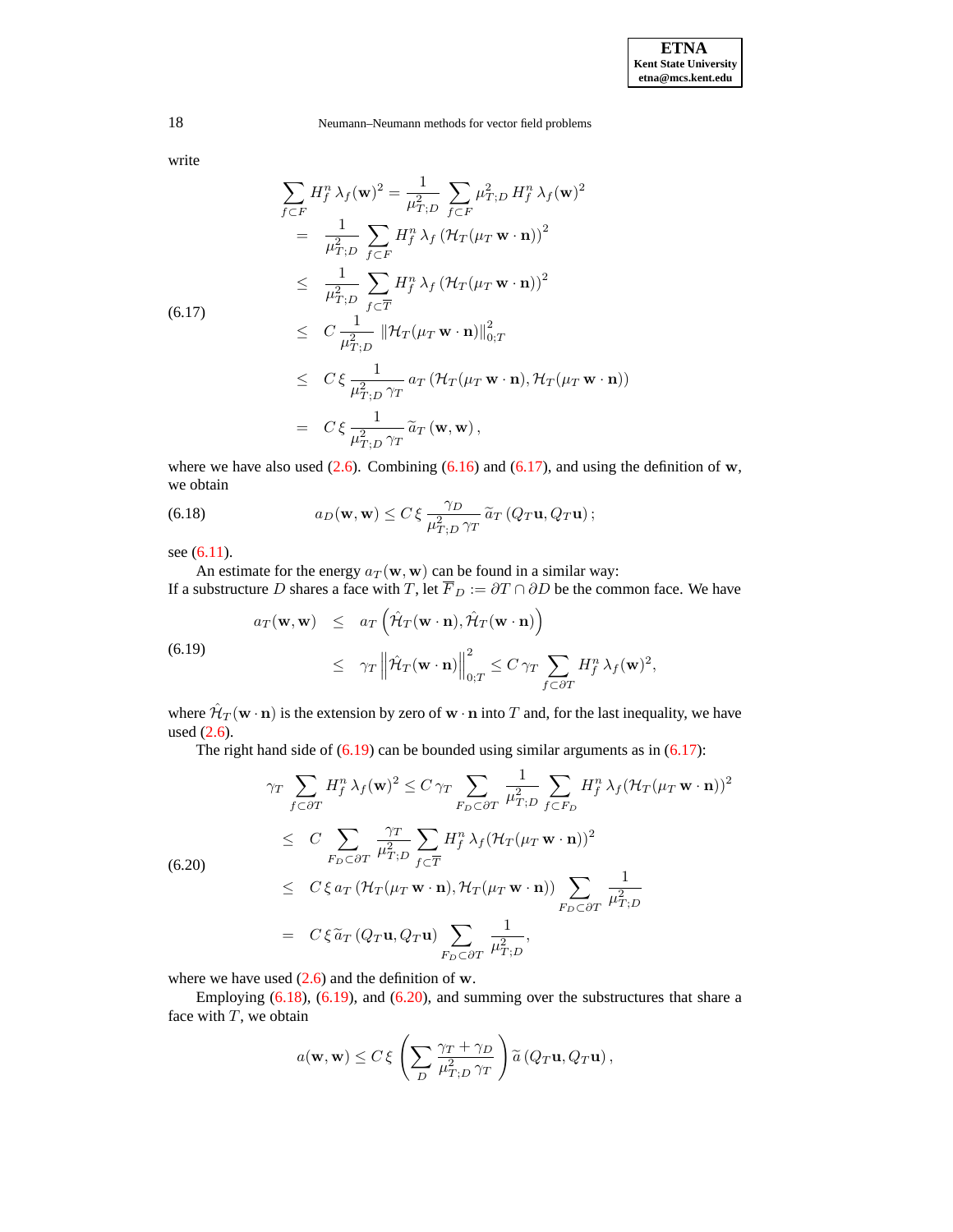and a bound for  $\|\tilde{Q}_T\|_a$  can then be found as in the proof of Lemma [6.2.](#page-12-0)  $\Box$ 

We remark that Lemma [6.4](#page-16-1) gives an optimal bound for the limit case  $a = 0$ . Thus, as the ratio between the coefficients  $B$  and  $a$  becomes large, we expect an upper bound for the condition number which is independent of  $H/h$ ; see the numerical results in the Section [8.](#page-19-0)

<span id="page-18-0"></span>**7. Implementation of the method.** In this section, we describe a particular implementation of our method. We refer to [\[31,](#page-23-7) Ch. 4] and to the references therein, for additional comments on the implementation of iterative substructuring methods.

The hybrid operator  $Q_{hyb}$  has been defined in [\(4.8\)](#page-9-2). We first note that the Schur complement  $S$  does not need to be calculated explicitly, but its action can be evaluated using Equations [\(3.4\)](#page-6-3) and [\(3.3\)](#page-6-4), at the expense of solving one Dirichlet problem for each substructure.

The matrix representation of the projection  $P_0$ , still denoted by  $P_0$ , is

(7.1) 
$$
P_0 = B_H S := (\widetilde{R}_H^T S_H^{-1} \widetilde{R}_H) S,
$$

where  $\overline{R}_{H}^{T}$  is the natural extension matrix from the coarse space into the fine space, defined on the interface Γ, and  $S_H$  is the matrix representation of the bilinear form  $s(\cdot, \cdot)$  on the coarse space, defined by

$$
S_H := \widetilde{R}_H S \widetilde{R}_H^T.
$$

We remark that, if  $n_H$  is the dimension of the coarse space,  $n_H$  applications of the Schur complement are required, in order to calculate  $S_H$ . Since the basis functions of the coarse space are supported on the unions of two substructures that have a common face, only the solution of at most two Dirichlet problems on two substructures are required for the application of S to a coarse basis function.

For a generic substructure  $T_i$ , the matrix representation of the local operator  $Q_{T_i}$ , still denoted by  $Q_{T_i}$ , is

(7.2) 
$$
Q_{T_i} = B_i S := \left( \widetilde{R}_i^T D_i^{-1} S_i^{-1} D_i^{-1} \widetilde{R}_i \right) S;
$$

see [\(4.5\)](#page-9-1). Here the natural extension  $\overline{R}_i^T$  maps the local degrees of freedom on  $\partial T_i$  into the corresponding global ones on Γ, the diagonal matrix  $D_i$  represents the multiplication by the scaling function  $\mu_{T_i}$ , and  $S_i$  is the Schur complement of the local bilinear form  $a_{T_i}(\cdot, \cdot)$ , with respect to the variables on  $\partial T_i$ . The matrix  $S_i$  does not need to be calculated explicitly, but the action of its inverse on a local vector can be calculated by solving a Neumann problem on the substructure  $T_i$ ; see [\[31,](#page-23-7) Sect. 4.2.1]. We also note that, as is often the case for Neumann– Neumann methods, the local averaging operators  $\{D_i^{-1}\}\$  satisfy

$$
\sum_i \widetilde{R}_i D_i^{-1} \widetilde{R}_i = I;
$$

see, e.g., [\[10,](#page-22-7) [31\]](#page-23-7).

If we define the local preconditioner

$$
\hat{S} := \sum_{T_i \in \mathcal{T}_H} B_i,
$$

for a particular choice of the initial guess, the conjugate gradient method applied to the new equation [\(4.9\)](#page-9-3) is equivalent to the following preconditioned projected conjugate gradient method.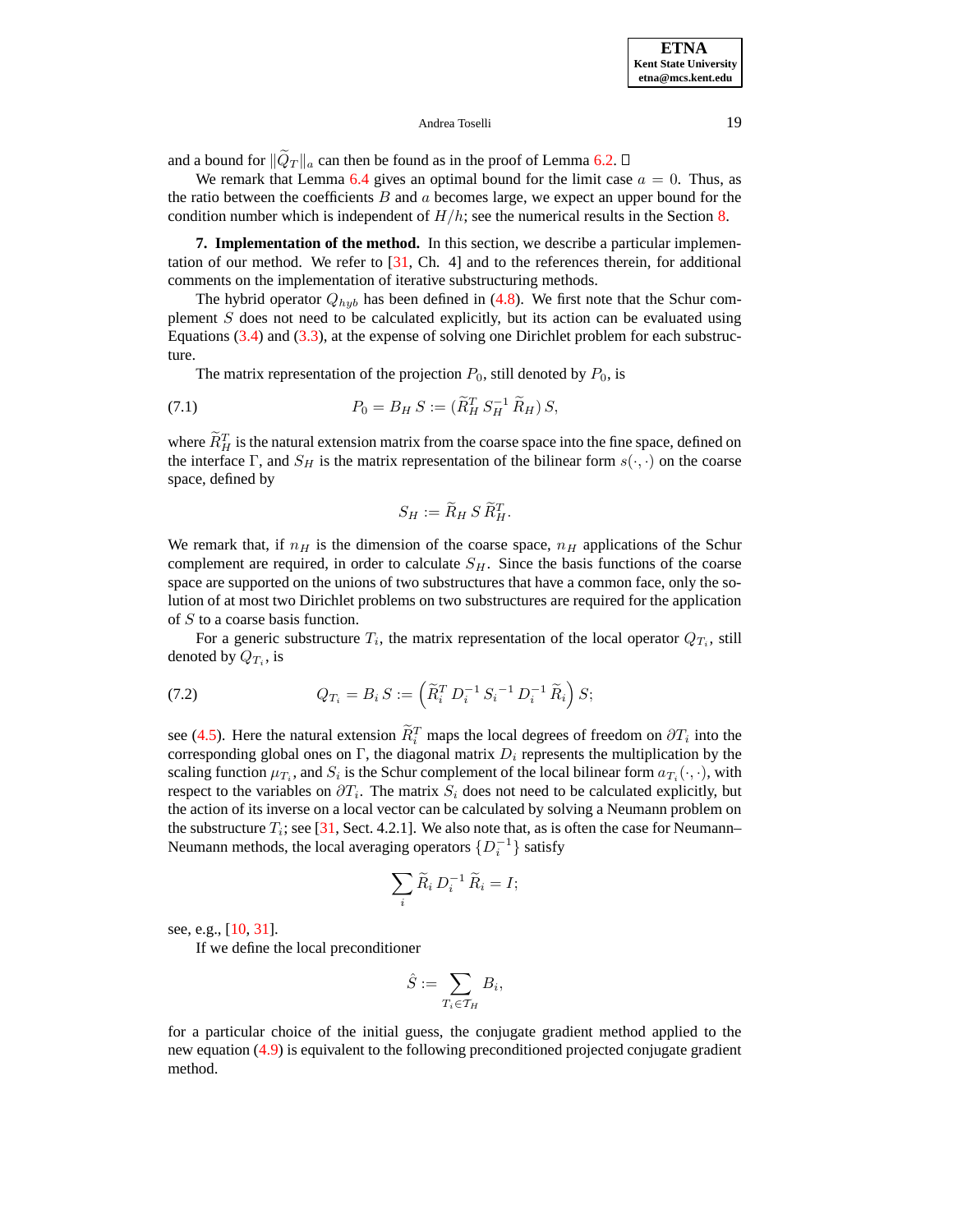

#### TABLE 8.1

<span id="page-19-1"></span>Estimated condition number and number of CG iterations necessary for a reduction of  $10^{-6}$  of the norm of the *preconditioned residual (in parentheses), versus*  $H/h$  *and n. Case of*  $a = 1$ ,  $b = 1$ *.* 

| H/h     | 32        | 16        |           |          |          |
|---------|-----------|-----------|-----------|----------|----------|
| $n=32$  |           | 3.075(4)  | 2.881(10) | 2.182(8) | 1.505(5) |
| $n=64$  | 4.004(4)  | 3.791(11) | 3.023(10) | 2.113(7) | 1.508(5) |
| $n=128$ | 4.860(12) | 3.985(11) | 2.935(8)  | 2.033(6) |          |
| $n=192$ |           | 3.978(10) | 2.854(7)  | 1.974(5) | X        |
| $n=256$ | 5.112(12) | 4.01(10)  | 2.854(7)  | 1.974(5) | X        |

1. Initialize

$$
U_0 = B_H G
$$

$$
r_0 = G - SU_0
$$

2. Iterate  $k = 1, 2, \cdots$  until convergence

Project: 
$$
W_{k-1} = (I - P_0)^T r_{k-1}
$$

\nPrecondition:  $Z_{k-1} = \hat{S} W_{k-1}$ 

\nProject:  $Y_{k-1} = (I - P_0) Z_{k-1}$ 

\n $\beta_k = Y_{k-1}^t W_{k-1} / Y_{k-2}^t W_{k-2} \quad [\beta_1 = 0]$ 

\n $p_k = Y_{k-1} + \beta_k p_{k-1} \quad [p_1 = Y_0]$ 

\n $\alpha_k = Y_{k-1}^t W_{k-1} / p_k^t S p_k$ 

\n $U_k = U_{k-1} + \alpha_k p_k$ 

\n $r_k = r_{k-1} - \alpha_k S p_k$ 

We remark that the residuals  $r_k$  are perpendicular to the coarse space, since  $R_Hr_k = 0$ , for every k. In addition, the first projection can be omitted, since  $W_k = r_k$  for every k, thanks to the choice of the initial vector  $U_0$ . See [\[14\]](#page-22-15), for a similar algorithm.

<span id="page-19-0"></span>**8. Numerical results.** In this section, we present some numerical results on the performance of the hybrid Neumann–Neumann method described in the previous sections, when varying the diameters of the coarse and fine meshes, and the coefficients  $a$  and  $B$ . We only consider two–dimensional problems.

For our numerical experiments, we have considered the domain  $\Omega = (0, 1)^2$  and uniform rectangular triangulations  $\mathcal{T}_h$  and  $\mathcal{T}_H$ . The fine triangulation  $\mathcal{T}_h$  consists of  $n^2$  square elements, with  $h = 1/n$ . The matrix B is given by

$$
B = \text{diag}\{b, b\}.
$$

In Table  $8.1$ , we show the estimated condition number and the number of iterations in order to obtain a reduction of the norm of the preconditioned residual by a factor  $10^{-6}$ , as a function of the dimensions of the fine and coarse meshes. For a fixed ratio  $H/h$ , the condition number and the number of iterations are quite insensitive to the dimension of the fine mesh. Our results compare very well with those for finite element approximations in  $H<sup>1</sup>$  of the Laplace equation; see, e.g. [\[31\]](#page-23-7), and with those for the iterative substructuring method based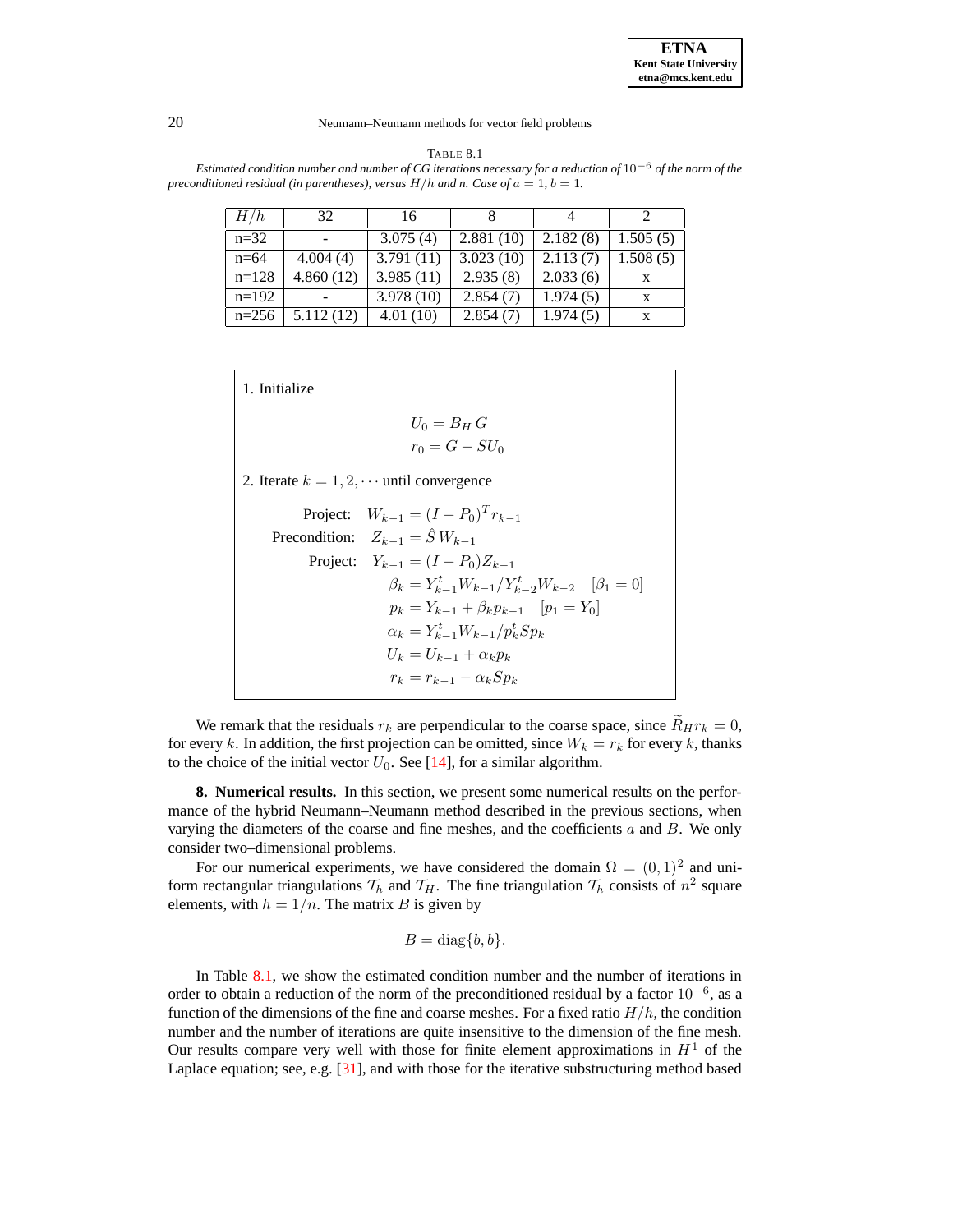TABLE 8.2

<span id="page-20-1"></span>Estimated condition number and number of CG iterations necessary for a reduction of  $10^{-6}$  of the norm of the *preconditioned residual (in parentheses), versus*  $H/h$  *and* b. *Case of*  $n = 128$  *and*  $a = 1$ *.* 

| H/h      | 4                  | 8        | 16                      | 32                      |
|----------|--------------------|----------|-------------------------|-------------------------|
| $b=1e-5$ | 2.033(6)           | 2.935(8) | 3.988(11)               | 4.871(12)               |
| $b=1e-4$ | 2.033(6)           | 2.936(8) | $\overline{3.988}$ (11) | $\overline{4.871}$ (12) |
| $b=1e-3$ | 2.033(6)           | 2.936(8) | $\overline{3.988(11)}$  | $\overline{4.871}$ (12) |
| $b=1e-2$ | 2.033(6)           | 2.936(8) | $\overline{3.988(11)}$  | 4.871(12)               |
| $b=1e-1$ | 2.033(6)           | 2.935(8) | 3.988(11)               | 4.87(12)                |
| $h=1$    | 2.033(6)           | 2.935(8) | 3.985(11)               | 4.86(12)                |
| $b=1e+1$ | 2.032(6)           | 2.931(8) | 3.959(11)               | $\overline{4.765}$ (12) |
| $b=1e+2$ | 2.026(6)           | 2.881(8) | 3.705(10)               | $\overline{4}$ .15 (10) |
| $b=1e+3$ | 1.932(5)           | 2.507(7) | 2.806(8)                | 2.862(7)                |
| $b=1e+4$ | 1.613(4)           | 1.717(5) | 1.751(5)                | 1.771(5)                |
| $b=1e+5$ | $\sqrt{1.124}$ (3) | 1.134(3) | 1.15(3)                 | 1.154(3)                |



<span id="page-20-0"></span>FIG. 8.1. *Estimated condition number from Table [8.1](#page-19-1) (asterisk) and least–square second order logarithmic polynomial (solid line), versus* H/h*; relative fitting error about* 2.8 *per cent.*

on individual edges, described in [\[36\]](#page-23-11).

In Figure [8.1,](#page-20-0) we plot the results of Table [8.1,](#page-19-1) together with the best second order logarithmic polynomial least–square fit. The relative fitting error is about 2.8 per cent. Our numerical results are therefore in good agreement with the theoretical bound obtained in the previous section and suggest that our bound is sharp.

In Table [8.2,](#page-20-1) we show some results when the ratio of the coefficients  $b$  and  $a$  is changed. For a fixed value of  $n = 128$  and  $a = 1$ , the estimated condition number and the number of iterations are shown as a function of  $H/h$  and b. In accordance with Theorem [6.1,](#page-15-3) the condition number is independent of the ratio  $b/a$ , when  $b/a \leq 1$ . Table [8.2](#page-20-1) also shows that, in practice, this holds for  $b/a \ge 1$ , and that, when  $b/a$  is very large, the condition number tends to be independent of  $H/h$ . Our numerical results then confirm our analysis of the limit case  $a = 0$ , in Lemma [6.4.](#page-16-1)

We finally consider some cases where the coefficients have jumps. In Table [8.3,](#page-21-0) we show some results when the coefficient  $b$  has jumps across the substructures. We consider the checkerboard distribution shown in Figure [8.2,](#page-21-1) where b is equal to  $b_1$  in the shaded area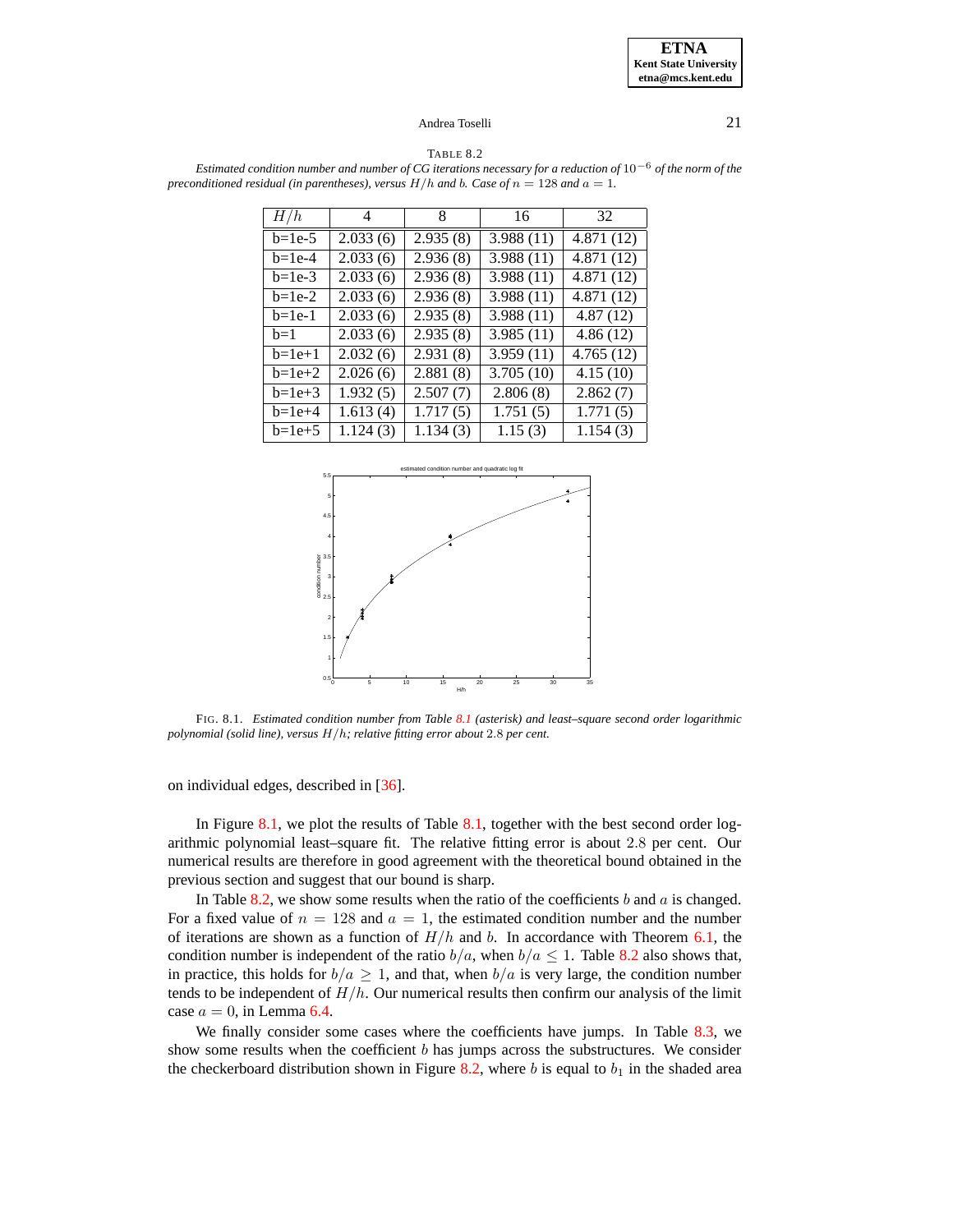TABLE 8.3

<span id="page-21-0"></span>*Checkerboard distribution for* b*:* (b1, b2)*. Estimated condition number and number of CG iterations for* a reduction of  $10^{-6}$  of the norm of the preconditioned residual (in parentheses), versus  $H/h$  and  $b_2$ . Case of  $n = 128$ ,  $a = 1$ , and  $b<sub>1</sub> = 100$ .

| H/h            | 4         | 8 <sup>8</sup> | 16                      |
|----------------|-----------|----------------|-------------------------|
| $b_2 = 1e - 4$ | 5.344(14) | 7.514(16)      | 9.989 (19)              |
| $b_2 = 1e - 3$ | 5.321(14) | 7.481 (16)     | $\overline{9.945(19)}$  |
| $b_2 = 1e - 2$ | 5.248(13) | 7.379(16)      | 9.81(19)                |
| $b_2 = 1e - 1$ | 5.031(12) | 7.073(15)      | $\overline{9.402}$ (18) |
| $b_2 = 1$      | 4.442(11) | 6.239(14)      | $\overline{8.289}$ (17) |
| $b_2 = 1e + 1$ | 3.249(8)  | 4.532(11)      | 5.987(14)               |
| $b_2 = 1e + 2$ | 2.026(6)  | 2.881(8)       | 3.705(10)               |
| $b_2 = 1e + 3$ | 3.15(8)   | 4.138(11)      | 4.932(13)               |
| $b_2 = 1e + 4$ | 3.556(9)  | 4.043(11)      | $\overline{4.384}$ (13) |
| $b_2 = 1e + 5$ | 2.638(8)  | 3.24(11)       | $\overline{3.912}$ (13) |
| $b_2 = 1e + 6$ | 2.417(8)  | 3.176(11)      | $\overline{3.919}$ (13) |



FIG. 8.2. *Checkerboard distribution of the coefficients in the unit square.*

<span id="page-21-1"></span>and to  $b_2$  elsewhere. For a fixed value of  $n = 128$ ,  $b_1 = 100$ , and  $a = 1$ , the estimated condition number and the number of iterations are shown as a function of  $H/h$  and  $b_2$ . For  $b_2 = 100$ , the coefficient b has a uniform distribution, and this corresponds to a minimum for the condition number and the number of iterations. When  $b_2$  decreases or increases, the condition number and the number of iterations also increase, but they can still be bounded independently of  $b_2$ .

In Table [8.4,](#page-22-16) we show some results when the coefficient  $a$  has jumps. We consider the checkerboard distribution shown in Figure [8.2,](#page-21-1) where  $a$  is equal to  $a_1$  in the shaded area and to  $a_2$  elsewhere. For a fixed value of  $n = 128$ ,  $a_1 = 0.01$ , and  $b = 1$ , the estimated condition number and the number of iterations are shown as a function of  $H/h$  and  $a_2$ . We remark that for  $a_2 = 0.01$ , the coefficient a has a uniform distribution. A slight increase in the number of iterations and the condition number is observed, when  $a_2$  is decreased or increased and when  $H/h$  is large.

**Acknowledgments.** The author is grateful to Olof Widlund for his endless help and enlightening discussion of my work.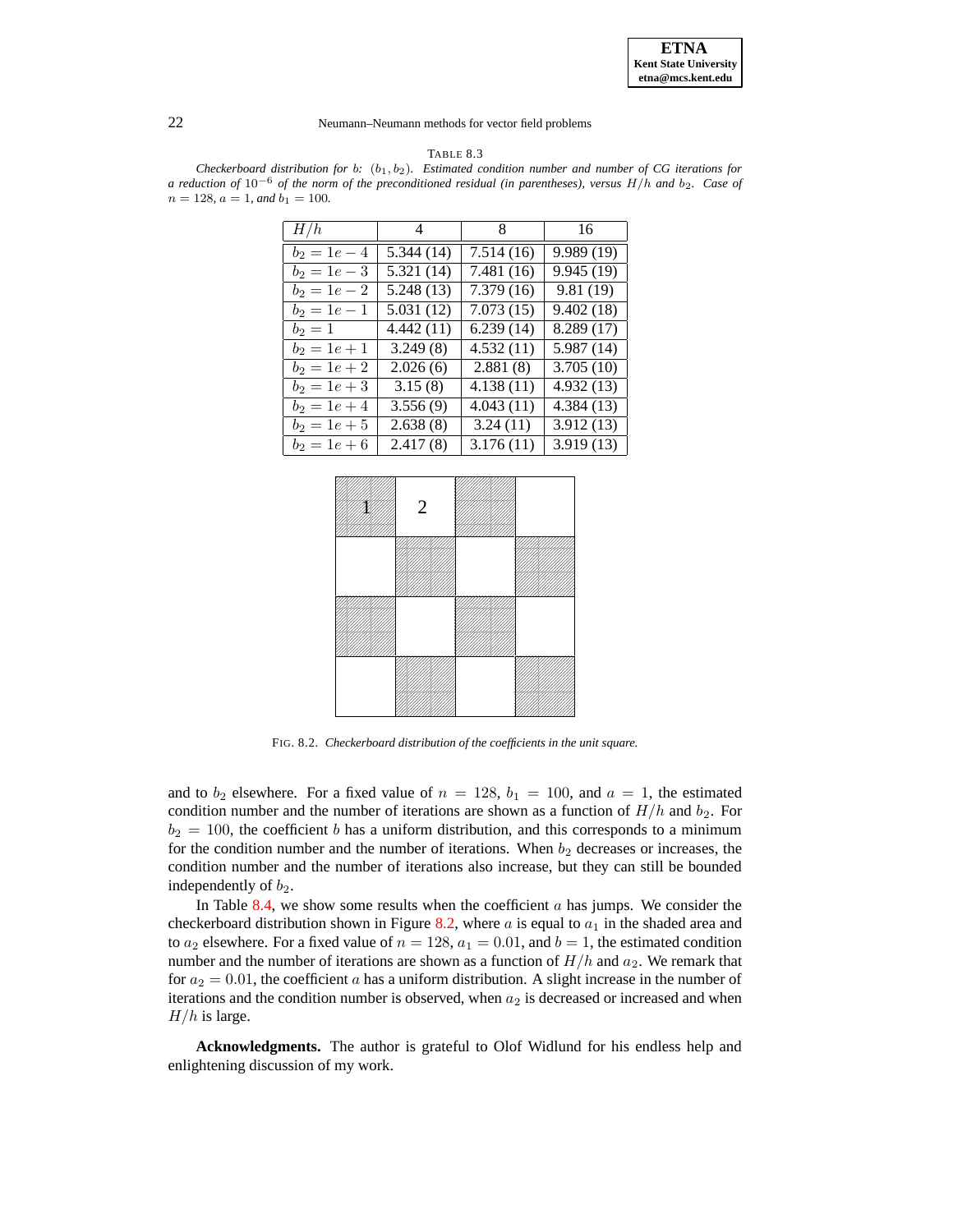#### TABLE 8.4

<span id="page-22-16"></span>*Checkerboard distribution for* a*:* (a1, a2)*. Estimated condition number and number of CG iterations for* a reduction of  $10^{-6}$  of the norm of the preconditioned residual (in parentheses), versus  $H/h$  and  $a_2$ . Case of  $n = 128$ ,  $b = 1$ , and  $a_1 = 0.01$ .

| H/h                       | $\overline{4}$ | 8                     | - 16                    |
|---------------------------|----------------|-----------------------|-------------------------|
| $a_2 = 1e - 7$            | 2.1(6)         | 3.399(9)              | $\overline{5.909}$ (13) |
| $a_2 = 1e - 6$            | 2.1(6)         | 3.196(9)              | $\overline{5.537}$ (13) |
| $\overline{a_2} = 1e - 5$ | 2.059(6)       | $2.88\overline{2(8)}$ | 4.165(11)               |
| $a_2 = 1e - 4$            | 2.051(6)       | 2.857(8)              | 3.403(10)               |
| $a_2 = 1e - 3$            | 1.944(5)       | 2.853(8)              | 3.611(10)               |
| $a_2 = 1e - 2$            | 2.026(6)       | 2.881(8)              | 3.705(10)               |
| $a_2 = 1e - 1$            | 2.032(6)       | 2.933(8)              | 3.948(11)               |
| $a_2=1$                   | 2.033(6)       | 2.938(8)              | 3.975(11)               |
| $a_2 = 1e + 1$            | 2.033(6)       | 2.939(8)              | $\overline{3.977}$ (11) |
| $\overline{a_2} = 1e + 2$ | 2.033(6)       | 2.939(8)              | 3.978(11)               |
| $a_2 = 1e + 3$            | 2.033(6)       | 2.939(8)              | 3.978(11)               |

#### **REFERENCES**

- <span id="page-22-10"></span>[1] Ana Alonso and Alberto Valli, *An optimal domain decomposition preconditioner for low-frequency timeharmonic Maxwell equations*, Math. Comp., 68 (1999), pp. 607-631.
- <span id="page-22-8"></span>[2] Douglas N. Arnold, Richard S. Falk, and Ragnar Winther, *Multigrid preconditioning in H(div) on non-convex polygons*, Comput. and Appl. Math., 17 (1998), pp. 303-315.
- <span id="page-22-0"></span>[3] Douglas N. Arnold, Richard S. Falk, and Ragnar Winther, *Preconditioning in H(div) and applications*, Math. Comp., 66 (1997), pp. 957-984.
- <span id="page-22-9"></span>[4] Douglas N. Arnold, Richard S. Falk, and Ragnar Winther, *Multigrid in H(div) and H(curl)*, Technical Report 13 1997/98, Mittag-Leffler Institute, 1998.
- <span id="page-22-3"></span>[5] Jean-François Bourgat, Roland Glowinski, Patrick Le Tallec, and Marina Vidrascu, *Variational formulation and algorithm for trace operator in domain decomposition calculations*, Domain Decomposition Methods, Tony Chan, Roland Glowinski, Jacques Périaux, and Olof Widlund, eds., SIAM, Philadelphia, PA, 1989. pp. 3-16.
- <span id="page-22-13"></span>[6] Susanne Brenner, *A multigrid algorithm for the lowest order Raviart-Thomas mixed triangular finite element method*, SIAM J. Numer. Anal., 29 (1992), pp. 647–678.
- <span id="page-22-2"></span>[7] Franco Brezzi and Michel Fortin, *Mixed and hybrid finite element methods*, Springer-Verlag, New York, 1991.
- <span id="page-22-5"></span>[8] Lawrence C. Cowsar, Jan Mandel, and Mary F. Wheeler, *Balancing domain decomposition for mixed finite elements*, Math. Comp., 64 (1995), pp. 989-1015.
- <span id="page-22-4"></span>[9] Yann-Herve´ De Roeck and Patrick Le Tallec, *Analysis and test of a local domain decomposition preconditioner*, in Fourth International Symposium on Domain Decomposition Methods for Partial Differential Equations, Roland Glowinski, Yuri Kuznetsov, Gérard Meurant, Jacques Périaux, and Olof Widlund, eds, SIAM, Philadelphia, PA, 1991, pp. 112-128.
- <span id="page-22-7"></span>[10] Maksymilian Dryja, Barry F. Smith, and Olof B. Widlund, *Schwarz analysis of iterative substructuring algorithms for elliptic problems in three dimensions*, *SIAM J. Numer. Anal.*, 31 (1994), pp. 1662-1694.
- <span id="page-22-14"></span>[11] Maksymilian Dryja and Olof B. Widlund, *Domain decomposition algorithms with small overlap*, SIAM J. Sci. Comput., 15 (1994), pp. 604-620.
- <span id="page-22-6"></span>[12] Maksymilian Dryja and Olof B. Widlund, *Schwarz methods of Neumann-Neumann type for three-dimensional elliptic finite element problems*, *Comm. Pure Appl. Math.*, 48 (1995), pp. 121–155.
- <span id="page-22-12"></span>[13] Richard E. Ewing and Junping Wang, *Analysis of the Schwarz algorithm for mixed finite element methods. RAIRO Mathematical Modelling and Numerical Analysis*, 26 (1992), pp. 739-756.
- <span id="page-22-15"></span>[14] Charbel Farhat, Po-Shu Chen, and Jan Mandel, *A scalable Lagrange multiplier based domain decomposition method for time-dependent problems. Int. J. Numer. Methods Eng.*, 38 (1995), pp. 3831-3853.
- <span id="page-22-1"></span>[15] Vivette Girault and Pierre-Arnaud Raviart, *Finite Element Methods for Navier-Stokes Equations.* Springer-Verlag, New York, 1986.
- <span id="page-22-11"></span>[16] Roland Glowinski and Mary F. Wheeler, *Domain decomposition and mixed finite element methods for elliptic problems*, in First International Symposium on Domain Decomposition Methods for Partial Differential Equations, Roland Glowinski, Gene H. Golub, Gérard A. Meurant, and Jacques Périaux, eds., SIAM,